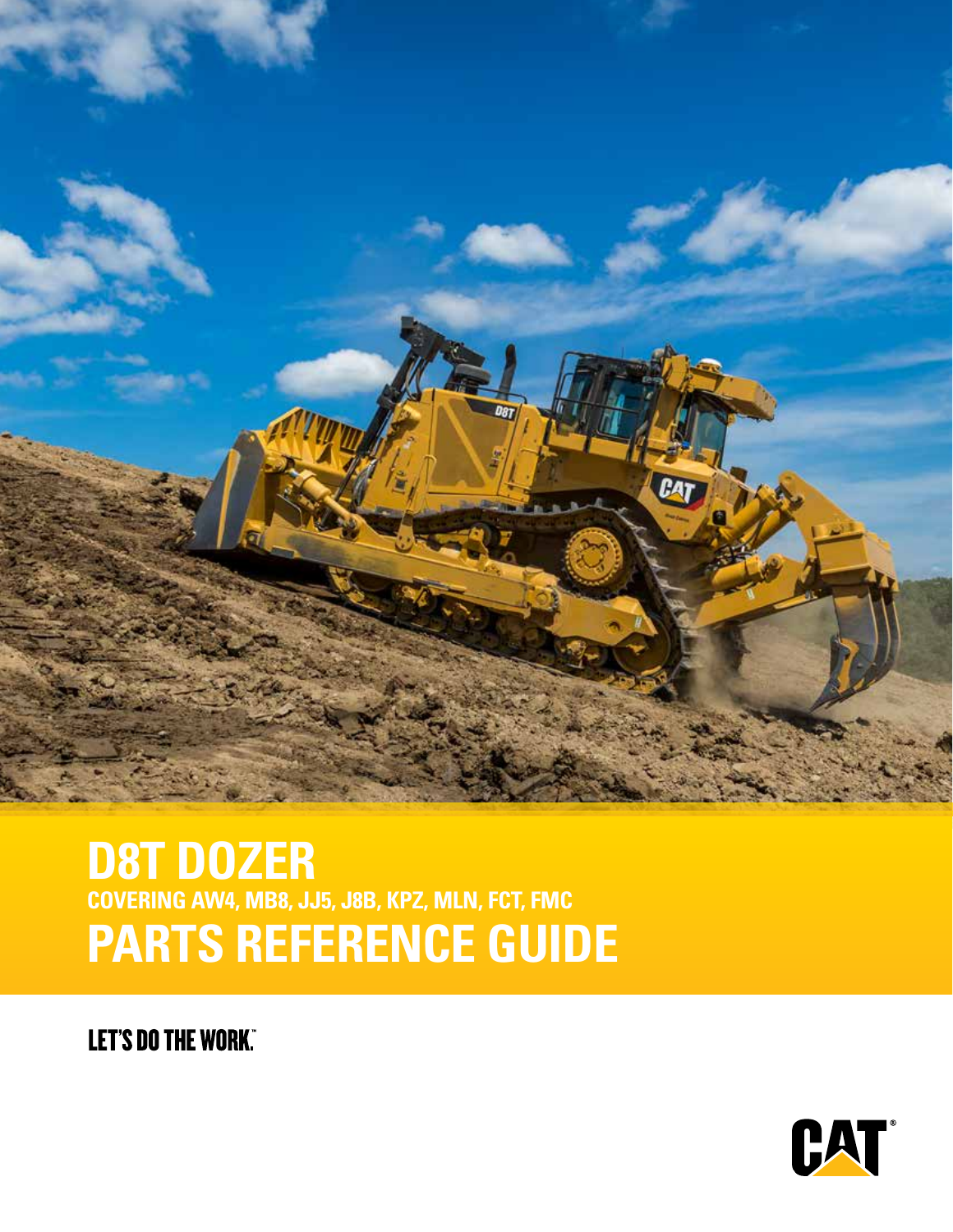|                                     |                                                   | <b>STANDARD MAINTENANCE GREASES</b>               |                                               | <b>GREASES FOR UNIQUE APPLICATIONS</b><br><b>AND ENVIRONMENTS</b>  |                           |  |  |
|-------------------------------------|---------------------------------------------------|---------------------------------------------------|-----------------------------------------------|--------------------------------------------------------------------|---------------------------|--|--|
| <b>Previous Cat Product Name</b>    | <b>Cat Ultra</b><br>5 Moly                        | <b>Cat Ultra</b><br>5 Moly                        | <b>Cat Advanced</b><br>3 Moly                 | <b>Cat Desert Gold</b>                                             | <b>Cat Multipurpose</b>   |  |  |
| <b>Current Cat Product Name</b>     | <b>Cat Extreme</b><br><b>Application Grease 1</b> | <b>Cat Extreme</b><br><b>Application Grease 2</b> | <b>Cat Prime</b><br><b>Application Grease</b> | <b>Cat Extreme</b><br><b>Application Grease -</b><br><b>Desert</b> | <b>Cat Utility Grease</b> |  |  |
| <b>Grade (NLGI)</b>                 | 1                                                 | $\mathbf 2$                                       | $\mathbf 2$                                   | 2                                                                  | $\mathbf 2$               |  |  |
| <b>Melting point (deg C)</b>        | $>260$                                            | $>260$                                            | 260                                           | 280                                                                | 260                       |  |  |
| <b>Ambient Temperature (deg C)</b>  | $-35$ to $+40$                                    | $-30$ to $+50$                                    | $-20$ to $+40$                                | $-30$ to $+50$                                                     | $-30$ to $+40$            |  |  |
| <b>Base Oil Type</b>                | <b>Mineral</b>                                    | <b>Mineral</b>                                    | <b>Mineral</b>                                | <b>Mineral</b>                                                     | <b>Mineral</b>            |  |  |
| <b>Cartridge</b><br>(390 g / 14 oz) | 452-5996                                          | 452-6001                                          | 452-6006                                      | 452-6016                                                           | 452-6011                  |  |  |
| Plastic Pail (16 kg / 35 lb)        | 452-5999                                          | 452-6004                                          | 452-6009                                      | 452-6019                                                           | 452-6014                  |  |  |
| Keg (55 kg / 120 lb)                | 452-5998                                          | 452-6003                                          | 452-6008                                      | 452-6018                                                           | 452-6013                  |  |  |
| СAТ                                 | CAT<br>CAT                                        |                                                   |                                               | <b>Cat Extras</b>                                                  |                           |  |  |





|            | <b>CAT ELC<sup>®</sup> PREMIX LOWERS MAINTENANCE COSTS</b><br>AND ENSURES EXTENDED LIFE COOLANT |            | <b>COOLANT PERFORMANCE</b> | <b>CAT ELC® EXTENDER ENSURES EXTENDED LIFE</b> | <b>COOLING CONDITIONER FOR</b><br><b>ALUMINUM COMPONENTS</b> |
|------------|-------------------------------------------------------------------------------------------------|------------|----------------------------|------------------------------------------------|--------------------------------------------------------------|
| 5 liters   | 20 liters                                                                                       | 210 liters | 0.9 liter                  | 3.8 liters                                     | 74 ml                                                        |
| 205-6611   | 205-6612                                                                                        | 205-6613   | 119-5152                   | 210-0786                                       | 369-0805                                                     |
| <b>CAF</b> |                                                                                                 |            |                            | CAT                                            |                                                              |

Up to 12,000-hour (or 6-year) drain interval with an addition of Cat Extender at 6,000-hours and yearly S•O•S<sup>sM</sup> coolant sampling analysis.

#### **GREASES D8T**

#### **COOLANTS D8T**



| <b>SCHEDULED MAINTENANCE PARTS</b> |                                 |
|------------------------------------|---------------------------------|
|                                    | <b>GREASES</b>                  |
|                                    | <b>PLANNED MAINTENANCE KITS</b> |

This guide is designed to provide you with a quick reference for the parts and part numbers you need to keep your Cat D8T Dozer running at peak efficiency.

#### **MAINTENANCE**

Proactive preventative maintenance extends the life of your machine and protects your investment. Only Caterpillar knows Cat equipment's filtration and lubrication requirements and offers parts kits to match your machine's maintenance cycles.

#### **REPLACEMENT PARTS**

Proper maintenance minimizes the need for repair and replacement. In the event that replacement parts are required, the use of genuine Cat parts helps maximize machine performance and maintains high resale value.

> Our greases are designed to get the longest life, unmatched moisture resistance, lowest component wear and best corrosion protection for your application.

Thank you for selecting the Cat**®** D8T Dozer.

# **PROTECT YOUR INVESTMENT WITH GENUINE CAT® PARTS**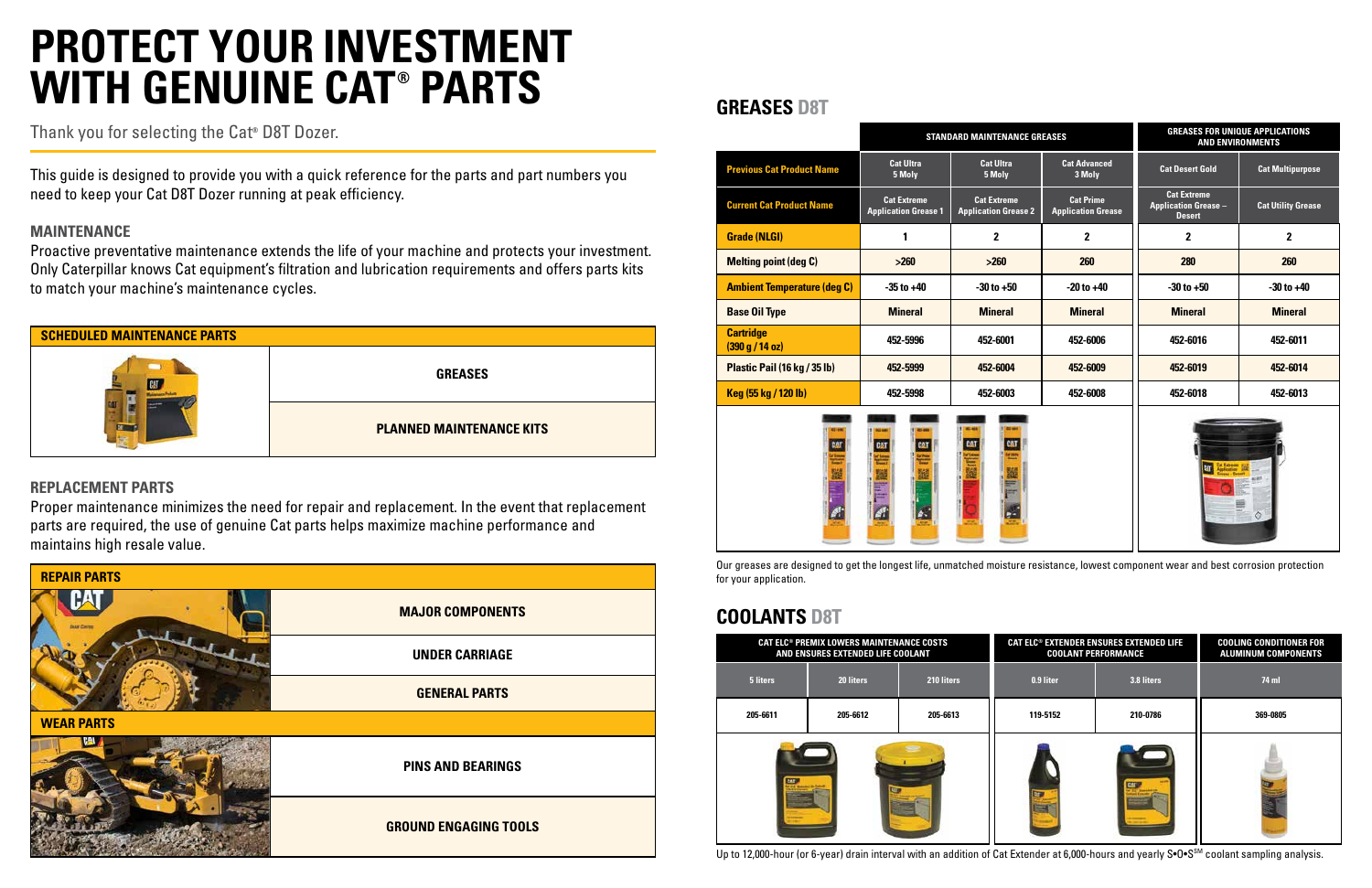#### **PLANNED MAINTENANCE KITS D8T**

| <b>DOZER</b>   |            |                  |                                                            |                              | $\mathbf{B}$                           |                        |                         |                                     | $\mathbf{D}$<br>$\mathbf{c}$ |                 |                                |                                       |                                            |                                          |                                |                                     |                     |
|----------------|------------|------------------|------------------------------------------------------------|------------------------------|----------------------------------------|------------------------|-------------------------|-------------------------------------|------------------------------|-----------------|--------------------------------|---------------------------------------|--------------------------------------------|------------------------------------------|--------------------------------|-------------------------------------|---------------------|
|                |            | <b>Mechanism</b> | <b>Engine Valve   Steering Charge</b><br><b>Oil Filter</b> | <b>Power</b><br><b>Train</b> | <b>Trans/Drive</b><br><b>Train Oil</b> | <b>Level 2 Coolant</b> | <b>Fuel Filter</b>      |                                     | <b>Power Train</b>           |                 | <b>Winch Oil</b><br>& Breather | <b>Hydraulic Oil</b><br><b>Filter</b> | <b>Final Drive</b><br><b>Guard Packing</b> | Air                                      | <b>Hydraulic</b><br><b>Oil</b> | <b>Air Conditioning</b><br>Reciever | <b>Grease</b>       |
| Sales<br>Model | Prefix     | Seal             | <b>Filter</b>                                              | <b>Filter</b>                | Gallons 4.0 -<br>Liters 15.0           |                        | Seconday Fuel<br>Filter | <b>Filter Assembly</b>              | 0il                          | <b>Breather</b> | <b>15 Liters</b><br>4 Gal      | <b>Filter</b>                         | <b>Seal (Packing)</b>                      | <b>Filter Element</b><br><b>Assembly</b> | <b>Filter</b>                  | <b>Dryer</b>                        | <b>Grease Artic</b> |
|                | <b>MLN</b> |                  |                                                            |                              |                                        |                        |                         | (6) 1R-0749                         |                              |                 |                                | $(2)$ 465-6506                        | $(4) 137 - 9810$                           |                                          |                                |                                     | (2) 129-1928        |
|                | <b>FCT</b> |                  |                                                            |                              |                                        |                        |                         | (6) 1R-0749                         |                              |                 |                                | $(2)$ 465-6506                        | (4) 137-9810                               |                                          |                                |                                     | (2) 129-1928        |
|                | <b>FMC</b> |                  |                                                            |                              | (105) TDTO                             | SOS COOL-2             |                         | (6) 1R-0749                         |                              |                 |                                | $(2)$ 465-6506                        | (4) 137-9810                               |                                          |                                |                                     |                     |
|                | J8B        | (6) 242-9537     | $(3)$ 1G-8878                                              |                              | (382.32) TDTO                          | (2) SOS COOL-2         |                         |                                     |                              |                 |                                |                                       | $(4)$ 137-9810                             | $(2)$ 61-2506<br>$(2)$ 61-2505           | 126-1813                       | 3E-3535                             | (2) 129-1928        |
| D8T            | <b>KPZ</b> | (6) 242-9537     |                                                            |                              | (382.32) TDTO                          | (2) SOS COOL-2         |                         |                                     |                              |                 |                                |                                       |                                            | (2) 61-2506<br>(2) 61-2505               | 126-1813                       | 3E-3535                             |                     |
|                | MB8        |                  | 225-4118                                                   | 337-5270                     |                                        |                        | (2) 1R-0749             | 326-1643<br>423-8525<br>(Bowl-less) | 155 Liters<br>41 Gal         | 9G-5127         | 126-3220                       |                                       |                                            |                                          |                                | 106-5534                            |                     |
|                | JJ5        |                  | 225-4118                                                   | 337-5270                     |                                        |                        | (2) 1R-0749             | 326-1643<br>423-8525<br>(Bowl-less) | 155 Liters<br>41 Gal         | 9G-5127         | 126-3220                       |                                       |                                            |                                          |                                | 106-5534                            |                     |
|                | AW4        |                  |                                                            |                              |                                        |                        | $(2)$ 500-0480          | 436-7077                            | 337-5270                     | 9G-5127         |                                |                                       |                                            |                                          |                                |                                     |                     |

| <b>DOZER</b>   |            |                                       | $\mathbf{A}$                         |                                        | $\mathbf{B}$     |                                          |                                    |                                         |                                           |                       |                                                  |                                |               |                                       |                |
|----------------|------------|---------------------------------------|--------------------------------------|----------------------------------------|------------------|------------------------------------------|------------------------------------|-----------------------------------------|-------------------------------------------|-----------------------|--------------------------------------------------|--------------------------------|---------------|---------------------------------------|----------------|
|                |            | <b>Scheduled</b><br><b>Oil Sample</b> | <b>Multipurpose</b><br><b>Grease</b> |                                        | <b>Fuel Tank</b> |                                          | <b>Engine Oil Filter</b>           |                                         | <b>Transmission Oil Filter</b>            |                       |                                                  | <b>Hydraulic Oil Filter</b>    |               | <b>Fuel/Water</b><br><b>Separator</b> | <b>Oil</b>     |
| Sales<br>Model | Prefix     | <b>SOS</b>                            | Gallons 0.3 -<br>Liters 1.0          | <b>Filler Cap</b><br><b>Filter Kit</b> | Seal-O-Ring      | <b>Filter Element</b><br><b>Assembly</b> | Diesel Engine Oil<br>(ECF - 3/API) | S/N J8B 1-1425<br><b>Filter Element</b> | S/N J8B 1914-UP<br><b>Filter Assembly</b> | <b>Filter Element</b> | Seal-o-Ring<br>(Case Drain<br><b>Cover Seal)</b> | <b>Filter (Case<br/>Drain)</b> | Seal-O-Ring   | <b>Filter</b>                         | <b>Filter</b>  |
|                | <b>MLN</b> | $(16)$ SOS                            | $\overline{\phantom{0}}$             |                                        |                  | $(3)$ 1R-1808                            | (36) DEO-ULS                       |                                         |                                           | $(3)$ 337-5270        |                                                  | $(3)$ 1R-0777                  |               | $(3)$ 326-1643                        |                |
|                | <b>FCT</b> | $(16)$ SOS                            | $\hspace{0.1mm}-\hspace{0.1mm}$      | $(3)$ 350-07735                        | $(3)$ 7D-7111    | $(3) 1R-1808$                            | (36) DEO-ULS                       |                                         |                                           | $(3)$ 337-5270        | $(3)$ 5H-6733                                    | $(3)$ 1R-0777                  | $(3)$ 2H-6124 | $(3)$ 326-1643                        |                |
|                | <b>FMC</b> | $(16)$ SOS                            | (4) GREASE                           | $(3)$ 350-07735                        |                  | $(3)$ 1R-1808                            | (33) DEO-ULS                       |                                         |                                           |                       |                                                  |                                |               | $(3)$ 326-1643                        |                |
| D8T            | J8B        | $(16)$ SOS                            | $(5)$ 452-6006                       | $(3)$ 9x-2205                          | $(3)$ 9X-8600    | $(3) 1R-0716$                            | (136.26) DEO-ULS                   | $(3)$ 132-8876                          | (6) 328-3655                              |                       | $(3)$ 5H-6733                                    | $(3)$ 1R-0777                  | $(3)$ 2H-6124 | $(3)$ 326-1644                        | $(3)$ 465-6502 |
|                | <b>KPZ</b> | $(16)$ SOS                            | $(5)$ 452-6006                       | $(3)$ 9x-2205                          | $(3) 9X-8600$    |                                          | (136.26) DEO-ULS                   | $(3)$ 132-8876                          | $(6)$ 328-3655                            |                       |                                                  |                                |               |                                       | $(3)$ 465-6502 |
|                | MB8        | $-$                                   |                                      |                                        |                  | 1R-0716 (STD)<br>1R-1808 (HE)            |                                    |                                         |                                           |                       |                                                  |                                |               |                                       |                |
|                | JJ5        | $-$                                   |                                      |                                        |                  | 1R-0716 (STD)<br>1R-1808 (HE)            |                                    |                                         |                                           |                       |                                                  |                                |               |                                       |                |
|                | AW4        | $-$                                   |                                      |                                        |                  | 500-0483                                 |                                    |                                         |                                           |                       |                                                  |                                |               |                                       |                |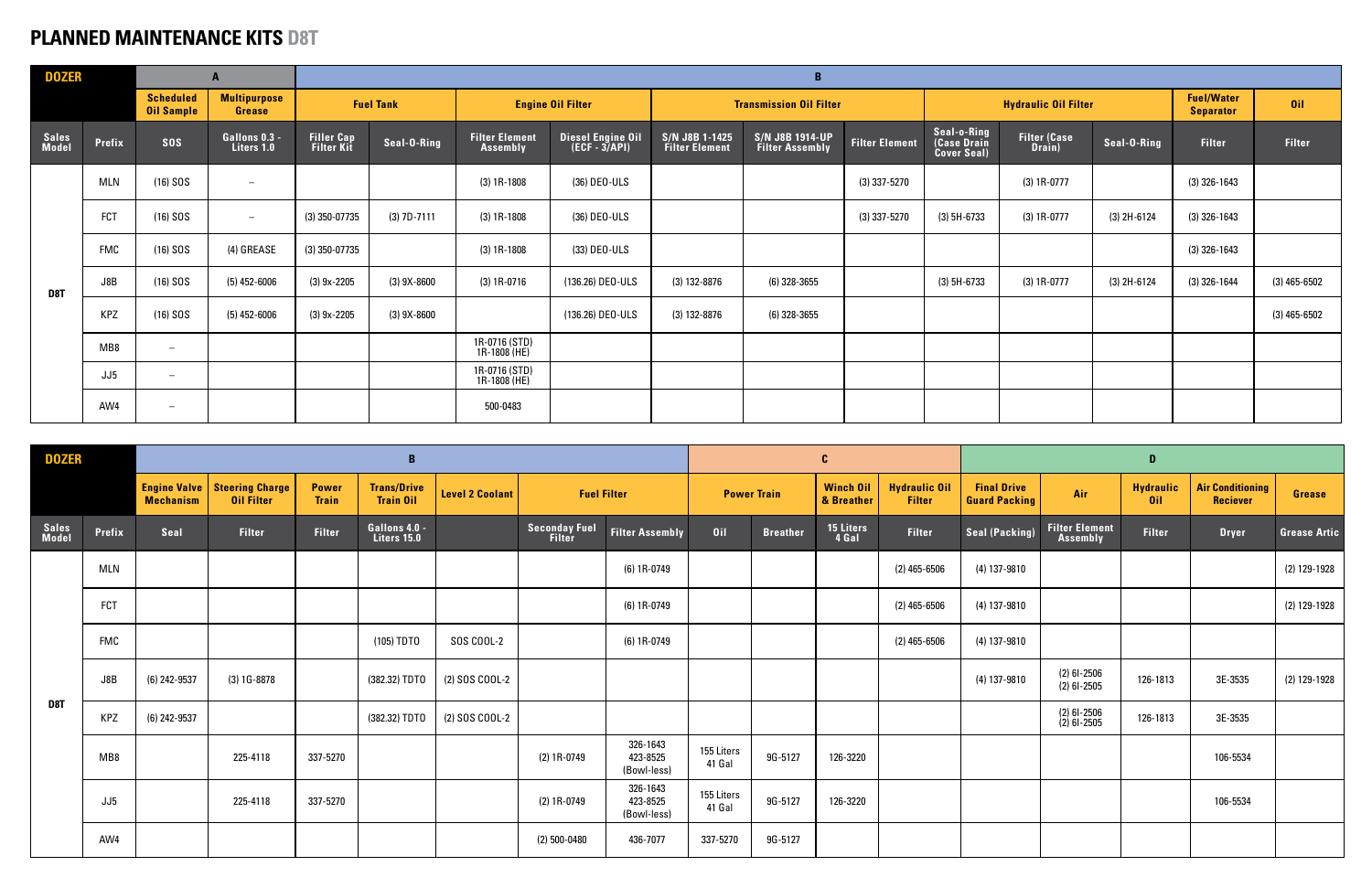#### **PLANNED MAINTENANCE KITS D8T**

| <b>DOZER</b>   |            | E.                                  |                                     |                  |                                   |                |                                    |               |                     | G                                      |                                           | <b>AS NEEDED</b>           |                                         |                             |                                   |                      |                     |
|----------------|------------|-------------------------------------|-------------------------------------|------------------|-----------------------------------|----------------|------------------------------------|---------------|---------------------|----------------------------------------|-------------------------------------------|----------------------------|-----------------------------------------|-----------------------------|-----------------------------------|----------------------|---------------------|
|                |            | <b>Engine Valve</b><br><b>Cover</b> | <b>Mechanism   Air Conditioning</b> | <b>Seat Belt</b> | <b>Coolant</b><br><b>Extender</b> |                | <b>Water Temperature Regulator</b> |               |                     | <b>Extended Life</b><br><b>Coolant</b> | <b>Cooling</b><br><b>System</b><br>Refill | <b>Lubrication</b>         |                                         | <b>Engine Air Filter</b>    | <b>Cab Air Filter</b>             |                      | <b>Radiator</b>     |
| Sales<br>Model | Prefix     | <b>Seal</b>                         | <b>Receiver Dryer</b><br>Assembly   | <b>Seat Belt</b> | <b>Coolant</b><br><b>Extender</b> | Regulator      | Seal                               | Seal          | Hydro<br>Advance 10 | <b>Extended Life</b><br>Coolant        | <b>Bearing</b>                            | <b>Cartridge</b><br>Grease | <b>Primary Filter</b><br><b>Element</b> | Secondary<br>Filter Element | <b>Recirculation</b>              | <b>Recirculation</b> | <b>Cap Assembly</b> |
|                | <b>MLN</b> |                                     | $(3)$ 320-0562                      | $(3)$ 272-2272   | $(4)$ 119-5152                    | $(4)$ 248-5513 |                                    |               | (40) Hydro 10       | (21) Coolant                           |                                           | $(3)$ 452-6006             | 396-2122                                | 331-8111                    | 346-8243                          | 231-0167             |                     |
|                | <b>FCT</b> | $(6)$ 242-9537                      | $(3)$ 320-0562                      | $(3)$ 272-2272   | $(4)$ 119-5152                    | $(4)$ 248-5513 | $(2)$ 341-1429                     | $(4)$ 3S-9643 | (40) Hydro 10       |                                        |                                           | $(3)$ 452-6006             | 396-2122                                | 331-8111                    | 346-8243                          | 231-0167             | 294-3342            |
|                | <b>FMC</b> | $(9)$ 242-9537                      |                                     | $(3)$ 381-4538   | (2) 119-5152                      | $(4)$ 248-5513 | $(2)$ 341-1429                     | $(4)$ 3S-9643 |                     | (76.80) Coolant (ELC)                  |                                           | 452-6006                   | 420-5282                                | 331-8111                    |                                   | 231-0167             |                     |
|                | J8B        |                                     |                                     |                  | $(3)$ 222-0345 (7.57) 119-5152    | $(4)$ 248-5513 | $(2)$ 341-1429                     | $(4)$ 3S-9643 |                     | (302.83) Coolant                       | (80) 5M-0578                              |                            |                                         |                             | 209-8217                          | 238-0479             |                     |
| D8T            | KPZ        |                                     |                                     |                  | $(3)$ 222-0345 (7.57) 119-5152    | $(4)$ 248-5513 |                                    |               |                     | (302.83) Coolant                       | (80) 5M-0578                              |                            |                                         |                             | 209-8217                          | 238-0479             |                     |
|                | MB8        |                                     |                                     |                  |                                   |                |                                    |               |                     |                                        |                                           |                            | 61-2505                                 | 61-2506                     | 112-7448 (STD)<br>175-2838 (HE)   | 396-7087             | 294-3342            |
|                | JJ5        |                                     |                                     |                  |                                   |                |                                    |               |                     |                                        |                                           |                            | 61-2505                                 | 61-2506                     | 112-7448 (STD)<br>175-2838 (HE)   | 396-7087             | 294-3342            |
|                | AW4        |                                     |                                     |                  |                                   |                |                                    |               |                     |                                        |                                           |                            | 420-5282                                | 331-8111                    | 231-0167 (Prim)<br>326-7963 (UHE) | 396-7087             | 294-3342            |

|                      |      |                | <b>PARTS MAINTENANCE KITS</b> |             |             |   |  |
|----------------------|------|----------------|-------------------------------|-------------|-------------|---|--|
|                      | 250  | $\overline{A}$ |                               |             |             |   |  |
|                      | 500  | $\overline{A}$ | B                             |             |             |   |  |
|                      | 750  | $\mathsf A$    |                               |             |             |   |  |
|                      | 1000 | $\overline{A}$ | $\sf B$                       | $\mathbb C$ |             |   |  |
|                      | 1250 | $\mathsf A$    |                               |             |             |   |  |
|                      | 1500 | $\overline{A}$ | $\sf B$                       |             |             |   |  |
|                      | 1750 | $\overline{A}$ |                               |             |             |   |  |
| <b>MACHINE HOURS</b> | 2000 | $\mathsf A$    | $\sf B$                       | $\mathbb C$ | $\mathsf D$ |   |  |
|                      | 2250 | $\mathsf A$    |                               |             |             |   |  |
|                      | 2500 | $\overline{A}$ | $\sf B$                       |             |             | E |  |
|                      | 2750 | $\mathsf A$    |                               |             |             |   |  |
|                      | 3000 | $\overline{A}$ | $\sf B$                       | $\mathbb C$ |             |   |  |
|                      | 3250 | $\mathsf A$    |                               |             |             |   |  |

|                      |       |                  | <b>PARTS MAINTENANCE KITS</b> |             |             |   |   |   |
|----------------------|-------|------------------|-------------------------------|-------------|-------------|---|---|---|
|                      | 3500  | $\mathsf A$      | $\sf B$                       |             |             |   |   |   |
|                      | 3750  | $\mathsf A$      |                               |             |             |   |   |   |
|                      | 4000  | $\mathsf A$      | $\sf B$                       | $\mathbb C$ | $\mathsf D$ |   |   |   |
|                      | 4250  | $\mathsf A$      |                               |             |             |   |   |   |
|                      | 4500  | $\mathsf A$      | $\sf B$                       |             |             |   |   |   |
|                      | 4750  | $\mathsf A$      |                               |             |             |   |   |   |
|                      | 5000  | $\mathsf A$      | $\sf B$                       | $\mathbb C$ |             | E |   |   |
| <b>MACHINE HOURS</b> | 5250  | $\boldsymbol{A}$ |                               |             |             |   |   |   |
|                      | 5500  | $\mathsf A$      | $\sf B$                       |             |             |   |   |   |
|                      | 5750  | $\mathsf A$      |                               |             |             |   |   |   |
|                      | 6000  | $\boldsymbol{A}$ | $\sf B$                       | $\mathbb C$ | $\mathsf D$ |   | F |   |
|                      | 10000 | $\boldsymbol{A}$ | $\sf B$                       | C           | $\mathsf D$ | E |   |   |
|                      | 12000 | $\mathsf A$      | B                             | C           | ${\sf D}$   |   | F | G |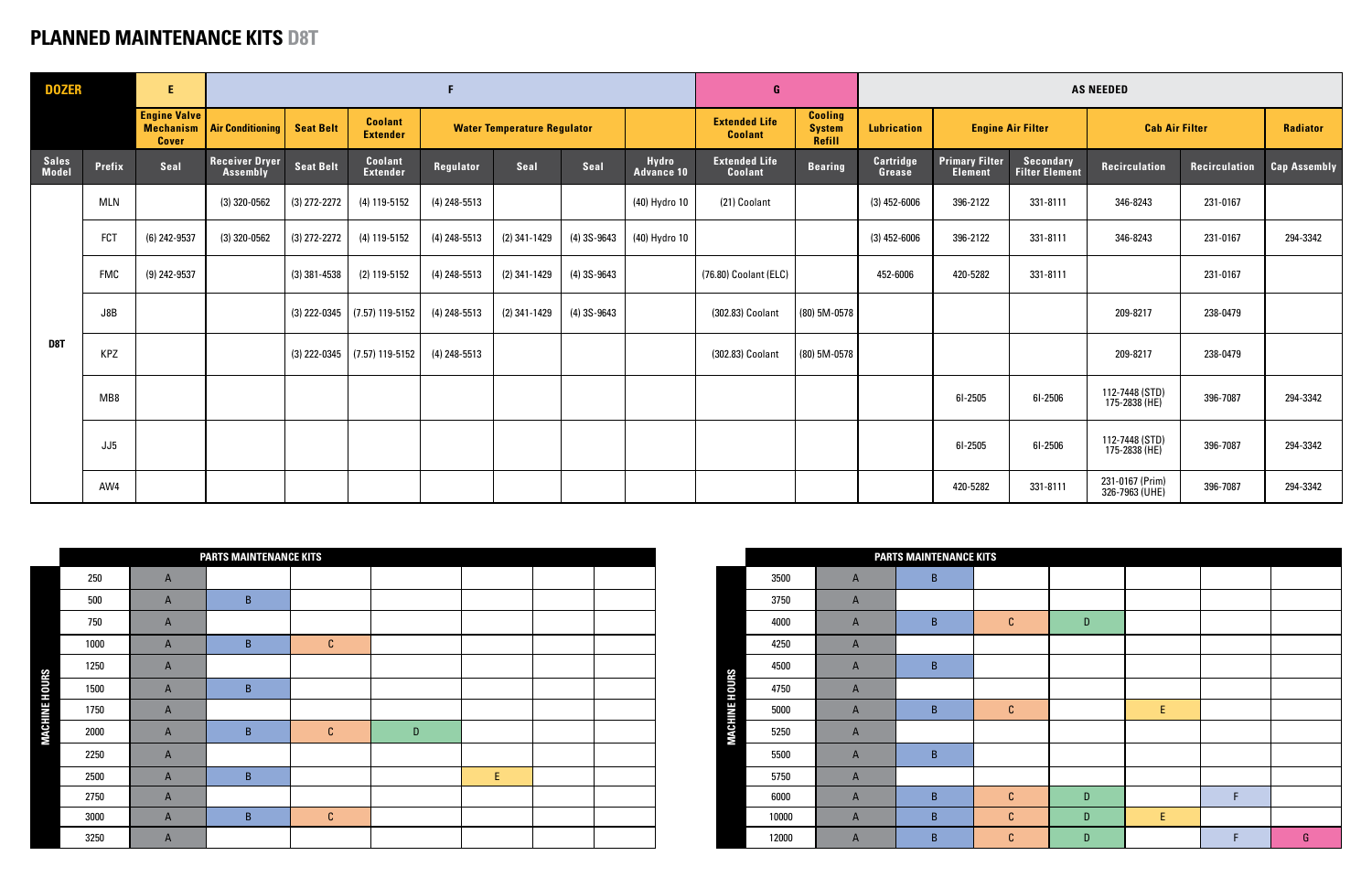| <b>LINKAGE PIN PART NUMBERS</b> |               |                                     |                          |                  |                 |                 |                           |
|---------------------------------|---------------|-------------------------------------|--------------------------|------------------|-----------------|-----------------|---------------------------|
|                                 |               | <b>Ripper - Fixed Parallelogram</b> |                          |                  |                 |                 |                           |
| <b>Sales Model</b>              | <b>Prefix</b> | AA                                  | <b>BB</b>                | cc               | <b>DD</b>       | EE.             | ÆF                        |
|                                 | AW4           | (2) 4T-1389 Pin Assembly            | (2) 6J-9482 Pin Assembly | (2) 162-0390 Pin | (2) 1U-0990 Pin | (2) 1U-0990 Pin | (2) 132-7994 Pin Assembly |
|                                 |               |                                     | (2) 4T-1389 Pin Assembly |                  |                 |                 | (2) 4T-0203 Pin Assembly  |
|                                 | MB8, JJ5      | (2) 4T-1389 Pin Assembly            | (2) 6J-9482 Pin Assembly | (2) 162-0390 Pin | (2) 1U-0990 Pin | (2) 1U-0990 Pin | (2) 132-7994 Pin Assembly |
|                                 |               | (2) 4T-1389 Pin Assembly            | (2) 6J-9482 Pin Assembly | (2) 162-0390 Pin | (2) 1U-0990 Pin | (2) 1U-0990 Pin | (2) 132-7994 Pin Assembly |
| D8T                             | J8B, KPZ      |                                     | 2) 4T-1389 Pin Assembly  |                  |                 |                 | (2) 4T-0203 Pin Assembly  |
|                                 | MLN, FCT      | (2) 4T-1389 Pin Assembly            | (2) 6J-9482 Pin Assembly | (2) 162-0390 Pin | (2) 1U-0990 Pin | (2) 1U-0990 Pin | (2) 132-7994 Pin Assembly |
|                                 |               |                                     | (2) 4T-1389 Pin Assembly |                  |                 |                 | 2) 4T-0203 Pin Assembly   |
|                                 | <b>FMC</b>    | (2) 4T-1389 Pin Assembly            | (2) 6J-9482 Pin Assembly | (2) 162-0390 Pin | (2) 1U-0990 Pin | (2) 1U-0990 Pin | (2) 132-7994 Pin Assembly |
|                                 |               |                                     | (2) 4T-1389 Pin Assembly |                  |                 |                 | (2) 4T-0203 Pin Assembly  |

| <b>BEARING &amp; BUSHING PART NUMBERS</b> |            |                                     |                     |                     |                     |                     |                     |  |
|-------------------------------------------|------------|-------------------------------------|---------------------|---------------------|---------------------|---------------------|---------------------|--|
|                                           |            | <b>Ripper - Fixed Parallelogram</b> |                     |                     |                     |                     |                     |  |
| <b>Sales Model</b>                        | Prefix     | AA                                  | ${\bf B} {\bf B}$   | cc                  | <b>DD</b>           | EE.                 | ÆF,                 |  |
|                                           | AW4        | (4) 7T-3746 Bushing                 | (4) 4T-9751 Bushing | (2) 3G-5999 Bushing | (2) 3G-5999 Bushing | (2) 3G-5999 Bushing | (2) 3G-5999 Bushing |  |
|                                           |            |                                     | (4) 7T-3746 Bushing |                     |                     |                     |                     |  |
|                                           | MB8, JJ5   | (4) 7T-3746 Bushing                 | (4) 4T-9751 Bushing | (2) 3G-5999 Bushing | (2) 3G-5999 Bushing | (2) 3G-5999 Bushing | (2) 3G-5999 Bushing |  |
|                                           | J8B, KPZ   | (4) 7T-3746 Bushing                 | (4) 4T-9751 Bushing | (2) 3G-5999 Bushing | (2) 3G-5999 Bushing | (2) 3G-5999 Bushing |                     |  |
| D8T                                       |            |                                     | (4) 7T-3746 Bushing |                     |                     |                     | (2) 3G-5999 Bushing |  |
|                                           | MLN, FCT   | (4) 7T-3746 Bushing                 | (4) 4T-9751 Bushing | (2) 3G-5999 Bushing | (2) 3G-5999 Bushing | (2) 3G-5999 Bushing | (2) 3G-5999 Bushing |  |
|                                           |            |                                     | (4) 7T-3746 Bushing |                     |                     |                     |                     |  |
|                                           | <b>FMC</b> | (4) 7T-3746 Bushing                 | (4) 4T-9751 Bushing | (2) 3G-5999 Bushing | (2) 3G-5999 Bushing | (2) 3G-5999 Bushing | (2) 3G-5999 Bushing |  |
|                                           |            |                                     | (4) 7T-3746 Bushing |                     |                     |                     |                     |  |

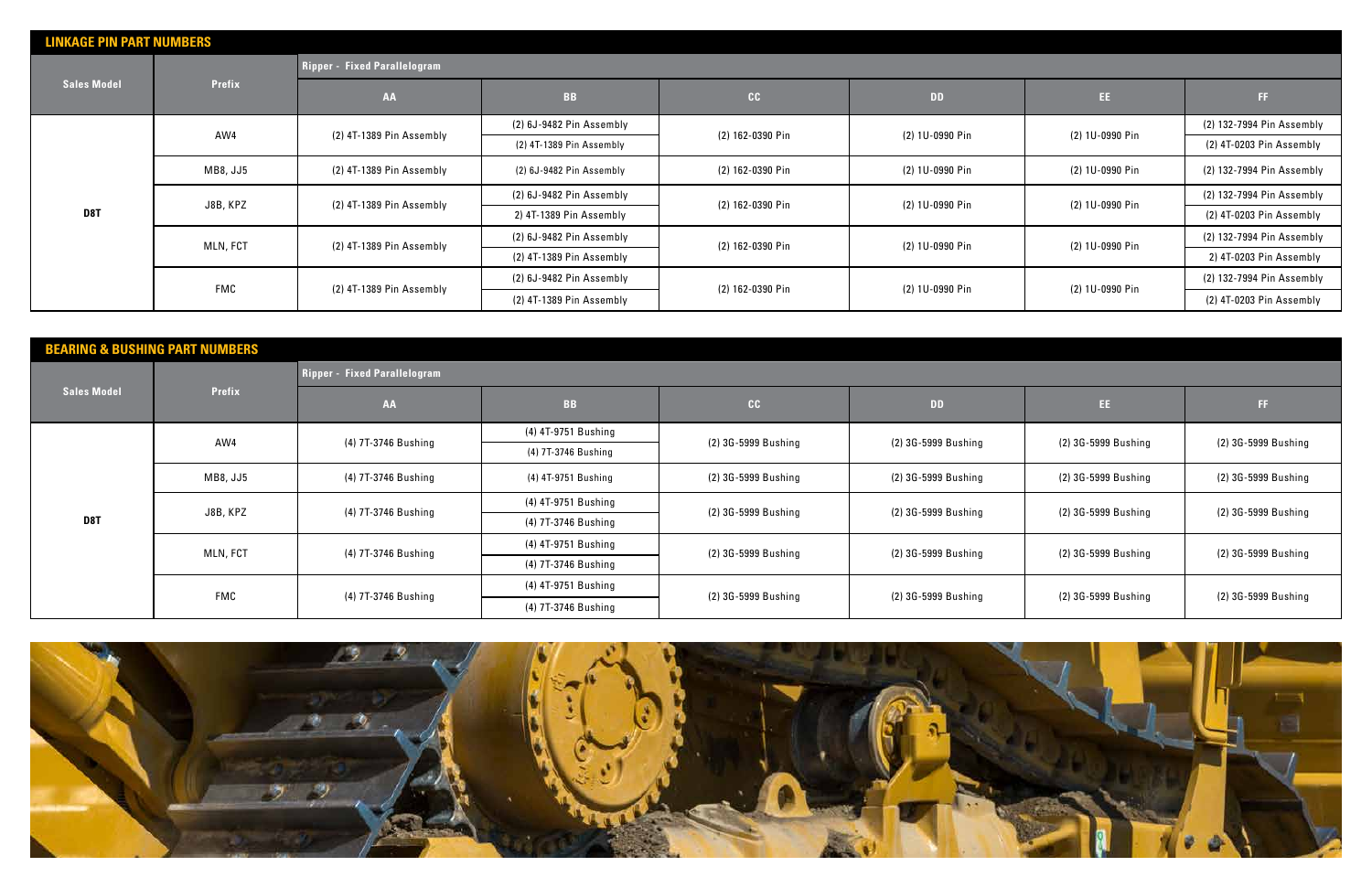

|                    | <b>LINKAGE PIN PART NUMBERS</b> |                         |                                                          |                                                          |                 |                            |                      |                   |                   |
|--------------------|---------------------------------|-------------------------|----------------------------------------------------------|----------------------------------------------------------|-----------------|----------------------------|----------------------|-------------------|-------------------|
|                    |                                 | <b>Blade - L Shaped</b> |                                                          |                                                          |                 |                            |                      |                   |                   |
| <b>Sales Model</b> | <b>Prefix</b>                   | <b>III</b> A            | $\mathbf{B}$                                             |                                                          |                 |                            |                      |                   |                   |
|                    | AW4                             | (2) 524-4892 Trunnion   | (4) 4T-7534 Pin                                          | 3G-7016 Pin (RH)<br>239-9940 Pin (LH)                    | (2) 1U-2472 Pin | 238-8637 Cylinder Assembly | (2) 9J-0123 Trunnion | 110-2966 Trunnion | 110-3292 Trunnion |
|                    | MB8, JJ5                        | (2) 524-4892 Trunnion   | (4) 4T-7534 Pin                                          | 3G-7016 Pin (RH)<br>239-9940 Pin (LH)                    | (2) 1U-2472 Pin | 238-8637 Cylinder Assembly | (2) 9J-0123 Trunnion | 110-2966 Trunnion | 110-3292 Trunnion |
|                    | J8B, KPZ                        | (2) 524-4892 Trunnion   | (4) 4T-7534 Pin                                          | 3G-7016 Pin (RH)<br>239-9940 Pin (LH)<br>(2) 3G-7016 Pin | (2) 1U-2472 Pin | 238-8637 Cylinder Assembly | (2) 9J-0123 Trunnion | 110-2966 Trunnion | 110-3292 Trunnion |
| D8T                | MLN, FCT                        | (2) 524-4892 Trunnion   | 3G-7016 Pin (RH)<br>239-9940 Pin (LH)<br>(4) 4T-7534 Pin |                                                          | (2) 1U-2472 Pin | 238-8637 Cylinder Assembly | (2) 9J-0123 Trunnion | 110-2966 Trunnion | 110-3292 Trunnion |
|                    |                                 |                         |                                                          | (2) 3G-7016 Pin                                          |                 |                            |                      |                   |                   |
|                    | <b>FMC</b>                      | (2) 524-4892 Trunnion   | (4) 4T-7534 Pin                                          | 3G-7016 Pin (RH)<br>239-9940 Pin (LH)                    | (2) 1U-2472 Pin | 238-8637 Cylinder Assembly | (2) 9J-0123 Trunnion | 110-2966 Trunnion | 110-3292 Trunnion |
|                    |                                 |                         |                                                          | (2) 3G-7016 Pin                                          |                 |                            |                      |                   |                   |

|                    |               | <b>BEARING &amp; BUSHING PART NUMBERS</b>       |                                           |                          |                     |                                             |                          |                                         |                                         |
|--------------------|---------------|-------------------------------------------------|-------------------------------------------|--------------------------|---------------------|---------------------------------------------|--------------------------|-----------------------------------------|-----------------------------------------|
|                    |               | <b>Blade - L Shaped</b>                         |                                           |                          |                     |                                             |                          |                                         |                                         |
| <b>Sales Model</b> | <b>Prefix</b> |                                                 | B.                                        |                          |                     |                                             |                          |                                         |                                         |
|                    | AW4           | (2) 193-3063 Cap Bearing                        | 8x 8E-6752 Bushing                        | (2) 1U-2182 Bushing (RH) | (2) 7J-3297 Bearing | (4) 6E-1108 Bushing                         | (2) 160-6310 Cap Bearing | 160-6307 Cap Bearing                    | 160-6307 Cap Bearing                    |
|                    |               | $(2)$ 1J-6740 Bearing                           | (4) 3G-9598 Bushing                       | (4) 1U-2182 Bushing      |                     | (4) 104-1844 Bushing                        |                          | 61-8676 Bearing                         | 61-8676 Bearing                         |
|                    | MB8, JJ5      | (2) 193-3063 Cap Bearing<br>(2) 1J-6740 Bearing | 8x 8E-6752 Bushing<br>(4) 3G-9598 Bushing | (2) 1U-2182 Bushing (RH) | (2) 7J-3297 Bearing | (4) 6E-1108 Bushing<br>(4) 104-1844 Bushing | (2) 160-6310 Cap Bearing | 160-6307 Cap Bearing<br>61-8676 Bearing | 160-6307 Cap Bearing<br>61-8676 Bearing |
|                    | J8B, KPZ      | (2) 193-3063 Cap Bearing                        | 8x 8E-6752 Bushing                        | (2) 1U-2182 Bushing (RH) | (2) 7J-3297 Bearing | (4) 6E-1108 Bushing                         | (2) 160-6310 Cap Bearing | 160-6307 Cap Bearing                    | 160-6307 Cap Bearing                    |
| D <sub>8</sub> T   |               | (2) 1J-6740 Bearing                             | (4) 3G-9598 Bushing                       | (4) 1U-2182 Bushing      |                     | (4) 104-1844 Bushing                        |                          | 61-8676 Bearing                         | 61-8676 Bearing                         |
|                    | MLN, FCT      | (2) 193-3063 Cap Bearing                        | 8x 8E-6752 Bushing                        | (2) 1U-2182 Bushing (RH) | (2) 7J-3297 Bearing | (4) 6E-1108 Bushing                         | (2) 160-6310 Cap Bearing | 160-6307 Cap Bearing                    | 160-6307 Cap Bearing                    |
|                    |               | $(2)$ 1J-6740 Bearing                           | (4) 3G-9598 Bushing                       | (4) 1U-2182 Bushing      |                     | (4) 104-1844 Bushing                        |                          | 61-8676 Bearing                         | 61-8676 Bearing                         |
|                    | <b>FMC</b>    | (2) 193-3063 Cap Bearing                        | 8x 8E-6752 Bushing                        | (2) 1U-2182 Bushing (RH) | (2) 7J-3297 Bearing | (4) 6E-1108 Bushing                         | (2) 160-6310 Cap Bearing | 160-6307 Cap Bearing                    | 160-6307 Cap Bearing                    |
|                    |               | (2) 1J-6740 Bearing                             | (4) 3G-9598 Bushing                       | (4) 1U-2182 Bushing      |                     | (4) 104-1844 Bushing                        |                          | 61-8676 Bearing                         | 61-8676 Bearing                         |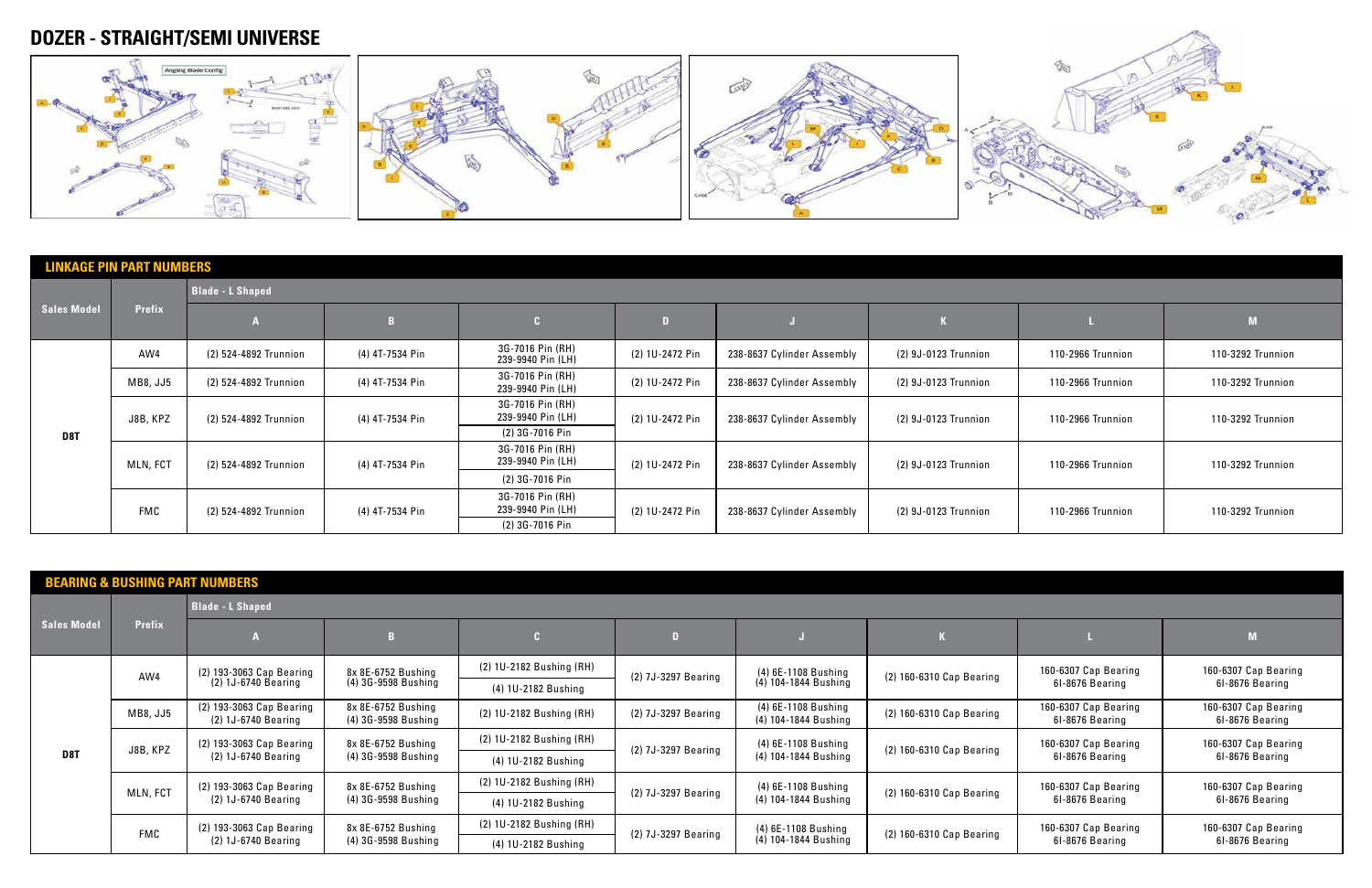### **DOZER - VPAT/ANGLING**



| <b>LINKAGE PIN PART NUMBERS</b> |               |                                     |              |                  |                 |                 |                       |                               |                      |                      |                       |
|---------------------------------|---------------|-------------------------------------|--------------|------------------|-----------------|-----------------|-----------------------|-------------------------------|----------------------|----------------------|-----------------------|
|                                 |               | <b>VPAT Vertical Lift Cylinders</b> |              |                  |                 |                 |                       |                               |                      | <b>Equalizer Bar</b> |                       |
| <b>Sales Model</b>              | <b>Prefix</b> |                                     |              |                  |                 |                 |                       |                               |                      | A (Ebar Center)      | <b>B</b> (Ebar Outer) |
|                                 | AW4           | $(2)$ 524-4892 Trunnion Assembly    | 159-8807 Pin | (2) 158-3653 Pin | (2) 6J-3774 Pin | (2) 3G-7016 Pin | (2) 163-5778 Trunnion | 238-8637 Cylinder<br>Assembly | (2) 9J-0123 Trunnion | 219-5743 Pin         | (2) 219-5735 Pin      |
|                                 | MB8, JJ5      | $(2)$ 524-4892 Trunnion Assembly    |              |                  |                 |                 |                       |                               |                      | 219-5743 Pin         | (2) 219-5735 Pin      |
| D8T                             | J8B, KPZ      | $(2)$ 524-4892 Trunnion Assembly    | 159-8807 Pin | (2) 158-3653 Pin | (2) 6J-3774 Pin | (2) 3G-7016 Pin | (2) 163-5778 Trunnion | 238-8637 Cylinder<br>Assembly | (2) 9J-0123 Trunnion | 219-5743 Pin         | (2) 219-5735 Pin      |
|                                 | MLN, FCT      | (2) 524-4892 Trunnion Assembly      | 159-8807 Pin | (2) 158-3653 Pin | 2) 6J-3774 Pin  | (2) 3G-7016 Pin | (2) 163-5778 Trunnion | 238-8637 Cylinder<br>Assembly | (2) 9J-0123 Trunnion | 219-5743 Pin         | (2) 219-5735 Pin      |
|                                 | <b>FMC</b>    | (2) 524-4892 Trunnion Assembly      | 159-8807 Pin | (2) 158-3653 Pin | 2) 6J-3774 Pin  | (2) 3G-7016 Pin | (2) 163-5778 Trunnion | 238-8637 Cylinder<br>Assembly | (2) 9J-0123 Trunnion | 219-5743 Pin         | (2) 219-5735 Pin      |

| <b>BEARING &amp; BUSHING PART NUMBERS</b> |
|-------------------------------------------|
|                                           |
|                                           |
|                                           |
|                                           |
|                                           |
|                                           |
|                                           |
|                                           |
|                                           |
|                                           |
|                                           |
|                                           |
|                                           |
|                                           |
|                                           |
|                                           |
|                                           |
|                                           |
|                                           |
|                                           |
|                                           |
|                                           |
|                                           |
|                                           |

| <b>BEARING &amp; BUSHING PART NUMBERS</b> |               |                                                            |                                 |                                                   |                       |                     |                                      |                                             |                          |                      |                       |
|-------------------------------------------|---------------|------------------------------------------------------------|---------------------------------|---------------------------------------------------|-----------------------|---------------------|--------------------------------------|---------------------------------------------|--------------------------|----------------------|-----------------------|
|                                           |               | <b>VPAT Vertical Lift Cylinders</b>                        |                                 |                                                   |                       |                     |                                      |                                             |                          | <b>Equalizer Bar</b> |                       |
| <b>Sales Model</b>                        | <b>Prefix</b> |                                                            | R                               |                                                   | $\mathbf{D}$          |                     |                                      |                                             |                          | A (Ebar Center)      | <b>B</b> (Ebar Outer) |
|                                           | AW4           | (2) 193-3063 Cap Assembly Bearing<br>$(2)$ 1J-6744 Bearing | $\frac{1}{2}$                   | (2) 3J-5190 Cap Bearing<br>$(2)$ 156-4127 Bearing | (2) 7T-9147 Bearing   | (4) 1U-2182 Bushing | $(2)$ 160-6309 $Cap$<br>Bearing      | (4) 6E-1108 Bushing<br>(4) 104-1844 Bushing | (2) 160-6310 Cap Bearing | (2) 524-1338 Bushing | (2) 117-4013 Bushing  |
|                                           | MB8, JJ5      |                                                            |                                 |                                                   |                       |                     |                                      |                                             |                          | (2) 130-3139 Bushing | (2) 117-4013 Bushing  |
| D8T                                       | J8B, KPZ      | (2) 193-3063 Cap Assembly Bearing<br>(2) 1J-6744 Bearing   | $\frac{1}{1}$                   | (2) 3J-5190 Cap Bearing<br>(2) 156-4127 Bearing   | (2) $7T-9147$ Bearing | (4) 1U-2182 Bushing | $(2)$ 160-6309 $Cap$<br>Bearing      | (4) 6E-1108 Bushing<br>(4) 104-1844 Bushing | (2) 160-6310 Cap Bearing | (2) 130-3139 Bushing | (2) 117-4013 Bushing  |
|                                           | MLN, FCT      | (2) 193-3063 Cap Assembly Bearing<br>(2) 1J-6744 Bearing   | $\hspace{0.1mm}-\hspace{0.1mm}$ | (2) 3J-5190 Cap Bearing<br>(2) 156-4127 Bearing   | (2) $7T-9147$ Bearing | (4) 1U-2182 Bushing | $(2)$ 160-6309 Cap<br><b>Bearing</b> | (4) 6E-1108 Bushing<br>(4) 104-1844 Bushing | (2) 160-6310 Cap Bearing | (2) 130-3139 Bushing | (2) 117-4013 Bushing  |
|                                           | <b>FMC</b>    | (2) 193-3063 Cap Assembly Bearing<br>(2) 1J-6744 Bearing   | $\frac{1}{2}$                   | (2) 3J-5190 Cap Bearing<br>(2) 156-4127 Bearing   | (2) $7T-9147$ Bearing | (4) 1U-2182 Bushing | (2) 160-6309 Cap<br>Bearing          | (4) 6E-1108 Bushing<br>(4) 104-1844 Bushing | (2) 160-6310 Cap Bearing | (2) 130-3139 Bushing | (2) 117-4013 Bushing  |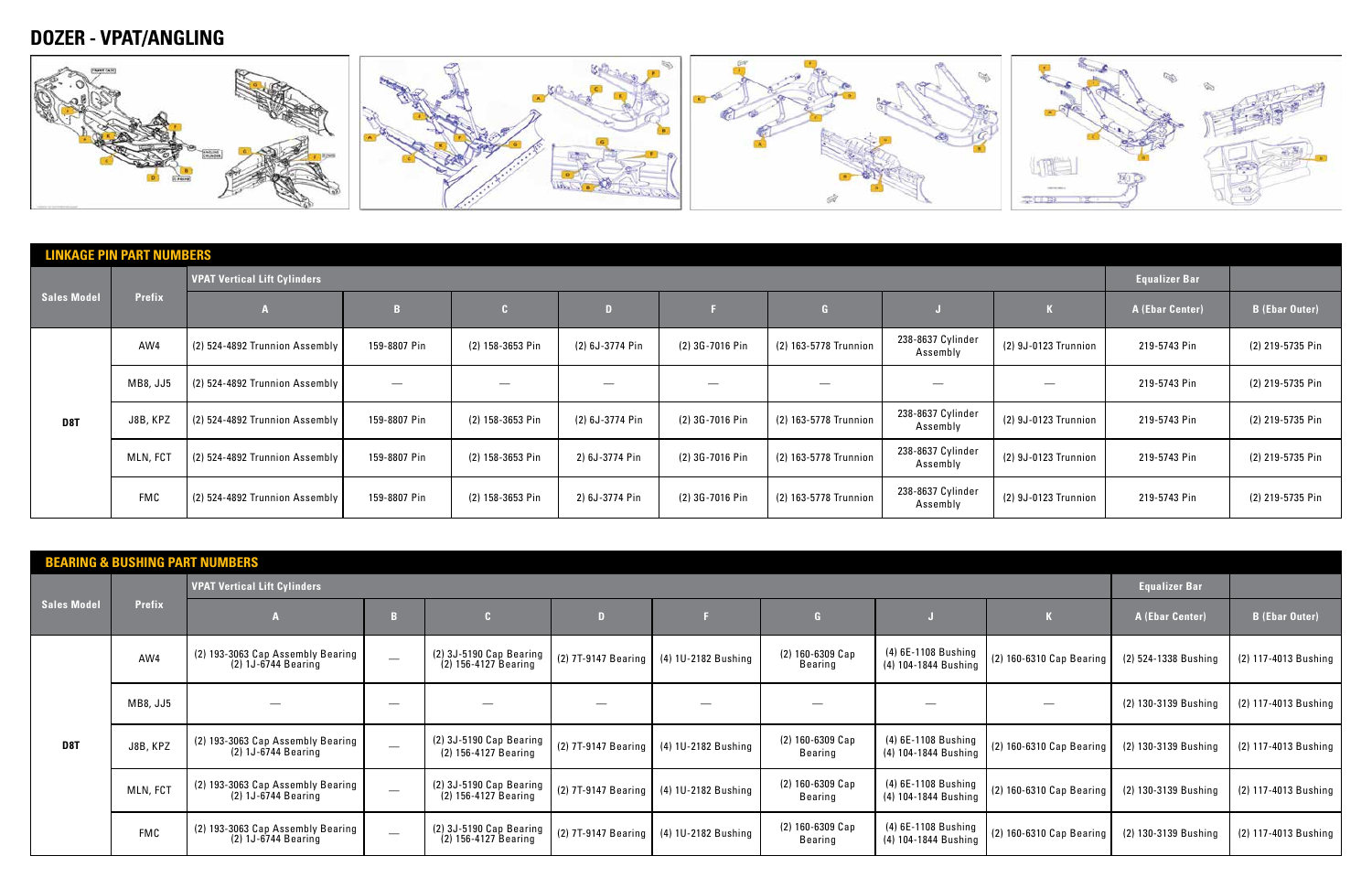### **D8 Angle-Blades**

**Blade Serial Numbers: BHR, 9ZP, DZD, D1E, D1F, DK4**

Applies to: D8R, D8T, D8

| End Bits and Cutting Edges 13" |                    |                  |                                              |                                  |                                            |                  |              |                      |                                                   |                                       |  |  |
|--------------------------------|--------------------|------------------|----------------------------------------------|----------------------------------|--------------------------------------------|------------------|--------------|----------------------|---------------------------------------------------|---------------------------------------|--|--|
| Type                           |                    |                  |                                              | <b>End Bits</b>                  |                                            |                  |              | Edges                |                                                   | <b>Notes</b>                          |  |  |
|                                |                    | <b>Thickness</b> | <b>End Bits</b>                              | <b>Hardware</b>                  | <b>Position</b>                            | <b>Thickness</b> | <b>Edges</b> | <b>Quantity</b>      | Hardware                                          |                                       |  |  |
| o o o<br>0.0.0.0               | Level Cut          | 28               | 6Y-4277<br>6Y-4278                           | $\overline{7}$<br>$\overline{7}$ | RH<br>LH                                   | 28               | 135-9373     | 3                    | 8                                                 | GP: 507-2918                          |  |  |
| 0.0.0<br>.                     | Utility            | 50               | 100-3139<br>100-3140                         | $\overline{7}$<br>$\overline{7}$ | RH<br>LH                                   | 45               | 135-9629     | $\mathbf{3}$         | 8                                                 | GP: 507-2919                          |  |  |
|                                |                    | 60               | 136-8757<br>136-8756                         | $\overline{7}$<br>$\overline{1}$ | RH<br>LH                                   |                  |              |                      |                                                   |                                       |  |  |
| .<br>.                         | HC                 | 35               | 3G-8291<br>3G-8292                           | $\overline{7}$<br>$\overline{7}$ | RH<br>LH                                   | 28               | 135-9373     | 3                    | 8                                                 | GP: 507-2920                          |  |  |
|                                |                    | 40               | 3G-8283<br>3G-8284                           | $\overline{7}$<br>$\overline{7}$ | <b>RH</b><br>LH                            | 35               | 135-9628     | 3                    | 8                                                 | GP: 507-2921                          |  |  |
| .                              | GD                 | 30               | 8E-4193<br>8E-4194                           | $\overline{7}$<br>$\overline{7}$ | <b>RH</b><br>LH                            | 28               | 135-9373     | $\sqrt{3}$           | 8                                                 | Equipped from factory<br>GP: 135-9374 |  |  |
| 8000                           | <b>EWL</b>         | 35               | 8E-4537<br>8E-4538                           | $\overline{7}$<br>$\overline{7}$ | RH<br>LH                                   | 35               | 135-9628     | 3                    | 8                                                 | GP: 507-2922                          |  |  |
|                                |                    |                  |                                              |                                  | Specialty                                  |                  |              |                      |                                                   |                                       |  |  |
|                                | Utility<br>A.R.M.  | $50\,$           | 379-3173<br>379-3174                         | $\overline{7}$<br>$\overline{7}$ | RH<br>LH                                   |                  |              |                      |                                                   |                                       |  |  |
|                                | GD<br>A.R.M.       | 35               | 377-5059<br>377-5060<br>455-3704<br>455-3705 | $\overline{7}$<br>$\overline{7}$ | RH<br>LH<br>RH<br>LH                       |                  |              |                      |                                                   |                                       |  |  |
|                                |                    |                  |                                              |                                  | Hardware, Repair Parts and Wear Protection |                  |              |                      |                                                   |                                       |  |  |
| Type                           | <b>Description</b> |                  | Part<br><b>Number</b>                        | <b>Quantity</b>                  |                                            |                  |              | <b>Notes</b>         |                                                   |                                       |  |  |
|                                | <b>Bolts</b>       | $1-8 \times 3$   | 4F-4042                                      | 38                               |                                            |                  |              |                      | Ensure Base Edge is flat and not excessively worn |                                       |  |  |
| Hardware                       | Nuts               | $1 - 8$          | 2J-3507                                      | 38                               |                                            |                  |              | Torque, Bang, Torque | Clean and remove any paint on mating surfaces     |                                       |  |  |
|                                | Washers            | 1''              | 5P-8250                                      | 38                               |                                            |                  |              |                      |                                                   |                                       |  |  |
| <b>Blade Repair</b>            | Edge<br>Support    |                  | 147-3527                                     | $\overline{1}$                   |                                            |                  |              |                      |                                                   |                                       |  |  |

### **D8 LGP Angle-Blades**

**Blade Serial Numbers: 7HW**

Applies to: D8T, D8

|                     | End Bits and Cutting Edges 13" |                    |                                              |                                                                      |                                                                                                    |                  |              |                      |                  |                                       |  |  |  |
|---------------------|--------------------------------|--------------------|----------------------------------------------|----------------------------------------------------------------------|----------------------------------------------------------------------------------------------------|------------------|--------------|----------------------|------------------|---------------------------------------|--|--|--|
|                     |                                |                    |                                              | <b>End Bits</b>                                                      |                                                                                                    |                  |              | <b>Edges</b>         |                  |                                       |  |  |  |
| Type                |                                | <b>Thickness</b>   | <b>End Bits</b>                              | <b>Hardware</b>                                                      | <b>Position</b>                                                                                    | <b>Thickness</b> | <b>Edges</b> | <b>Quantity</b>      | <b>Hardware</b>  | <b>Notes</b>                          |  |  |  |
| o o o<br>0.0.0.0    | Level Cut                      | 28                 | 6Y-4277<br>6Y-4278                           | $\overline{7}$<br>$\overline{7}$                                     | RH<br>LH                                                                                           | 28               | 456-2889     | 3                    | 9                | GP: 565-2195                          |  |  |  |
| 0.0.0<br>.          |                                | $50\,$             | 100-3139<br>100-3140                         | $\overline{7}$<br>$\overline{7}$                                     | RH<br>LH                                                                                           | 45               | 456-7775     | 3                    | 9                | GP: 565-2196                          |  |  |  |
|                     | Utility                        | 60                 | 136-8757<br>136-8756                         | $\overline{7}$<br>$\overline{7}$                                     | <b>RH</b><br>LH                                                                                    |                  |              |                      |                  |                                       |  |  |  |
| .<br>.              |                                | 35                 | 3G-8291<br>3G-8292                           | $\overline{7}$<br>$\overline{7}$                                     | RH<br>LH                                                                                           | 28               | 456-2889     | 3                    | 9                | GP: 565-2197                          |  |  |  |
|                     | нc                             | 40                 | 3G-8283<br>3G-8284                           | $\overline{7}$<br>$\overline{7}$                                     | RH<br>LH                                                                                           | 35               | 456-7774     | 3                    | 9                | GP: 565-2198                          |  |  |  |
| .                   | GD                             | $30\,$             | 8E-4193<br>8E-4194                           | $\sqrt{ }$<br>$\overline{7}$                                         | RH<br>LH                                                                                           | 28               | 456-2889     | $\mathbf{3}$         | $\boldsymbol{9}$ | Equipped from factory<br>GP: 456-8297 |  |  |  |
| 8000                | <b>EWL</b>                     | 35                 | 8E-4537<br>8E-4538                           | $\overline{1}$<br>$\overline{7}$                                     | RH<br>LH                                                                                           | 35               | 456-7774     | 3                    | 9                | GP: 565-2199                          |  |  |  |
|                     |                                |                    |                                              |                                                                      | Specialty                                                                                          |                  |              |                      |                  |                                       |  |  |  |
| 1.11                | Utility<br>A.R.M.              | $50\,$             | 379-3173<br>379-3174                         | $\overline{7}$<br>$\overline{7}$                                     | RH<br>LH                                                                                           |                  |              |                      |                  |                                       |  |  |  |
| .                   | GD<br>A.R.M.                   | 35                 | 377-5059<br>377-5060<br>455-3704<br>455-3705 | $\overline{7}$<br>$\overline{7}$<br>$\overline{7}$<br>$\overline{7}$ | RH<br>LH<br>RH<br>LH                                                                               |                  |              |                      |                  |                                       |  |  |  |
|                     |                                |                    |                                              |                                                                      | Hardware, Repair Parts and Wear Protection                                                         |                  |              |                      |                  |                                       |  |  |  |
| Type                | <b>Description</b>             |                    | Part<br><b>Number</b>                        | <b>Quantity</b>                                                      | <b>Notes</b>                                                                                       |                  |              |                      |                  |                                       |  |  |  |
|                     | <b>Bolts</b>                   | $1-8 \times 3$     | 4F-4042                                      | 38                                                                   | Ensure Base Edge is flat and not excessively worn<br>Clean and remove any paint on mating surfaces |                  |              |                      |                  |                                       |  |  |  |
| Hardware            | Nuts                           | $1 - 8$            | 2J-3507                                      | 38                                                                   |                                                                                                    |                  |              | Torque, Bang, Torque |                  |                                       |  |  |  |
|                     | Washers                        | $1^{\prime\prime}$ | 5P-8250                                      | 38                                                                   |                                                                                                    |                  |              |                      |                  |                                       |  |  |  |
| <b>Blade Repair</b> | Edge<br>Support                |                    | 147-3527                                     | $\overline{1}$                                                       |                                                                                                    |                  |              |                      |                  |                                       |  |  |  |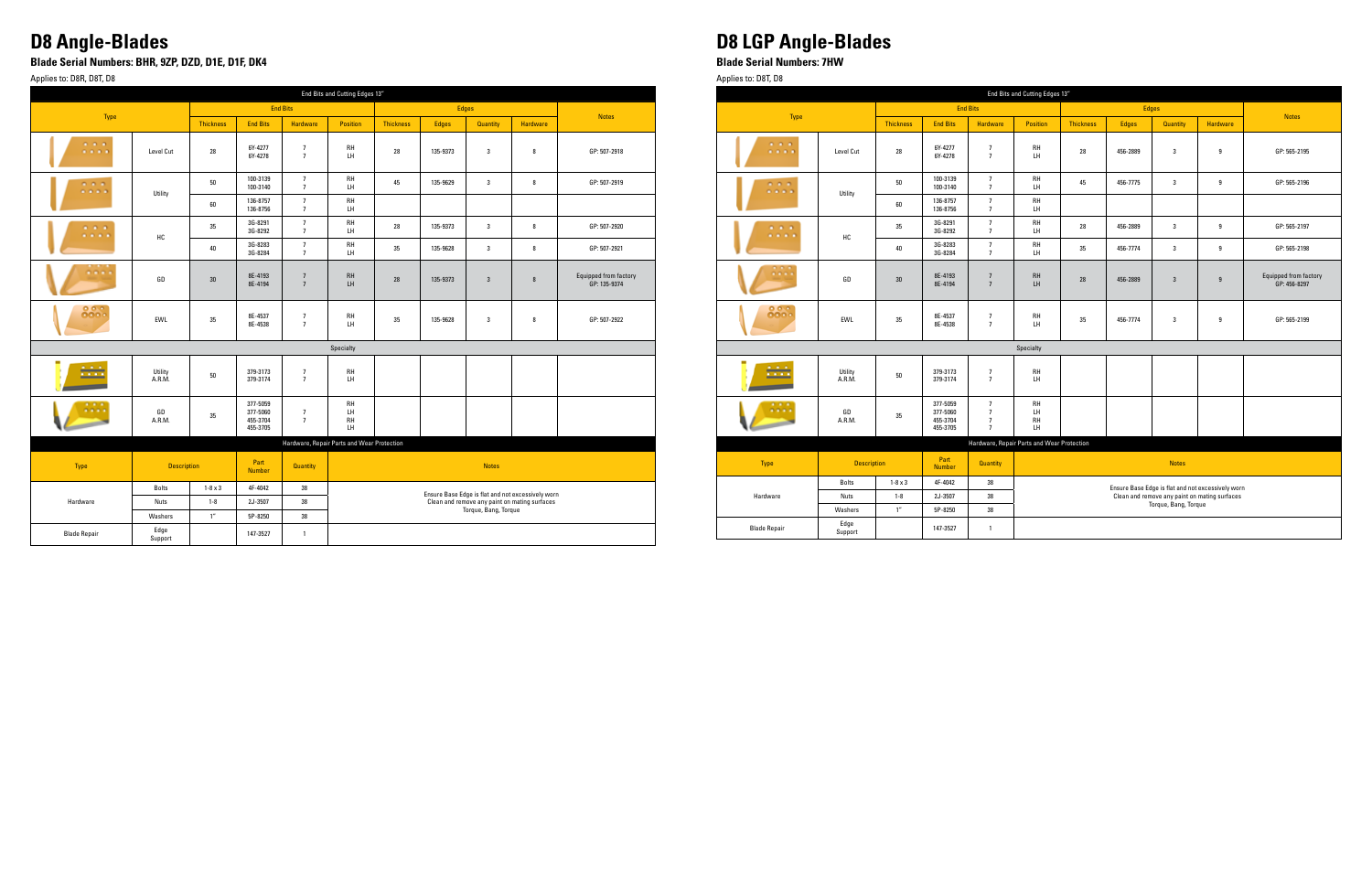#### **D8 LGP Semi U-Blades**

**Blade Serial Numbers: KMB, LAA, DZC, DK5**

Applies to: D8R, D8T, D8

| End Bits and Cutting Edges 13" |                      |                                                     |                                                                              |                                    |                 |                                                                                                        |                                  |                                                                                                    |                      |                       |                                      |  |  |
|--------------------------------|----------------------|-----------------------------------------------------|------------------------------------------------------------------------------|------------------------------------|-----------------|--------------------------------------------------------------------------------------------------------|----------------------------------|----------------------------------------------------------------------------------------------------|----------------------|-----------------------|--------------------------------------|--|--|
| Type                           |                      |                                                     |                                                                              | <b>End Bits</b>                    |                 |                                                                                                        |                                  | <b>Edges</b>                                                                                       |                      |                       | <b>Notes</b>                         |  |  |
|                                |                      | <b>Thickness</b>                                    | <b>End Bits</b>                                                              | <b>Hardware</b>                    | <b>Position</b> | <b>Thickness</b>                                                                                       | <b>Edges</b>                     | <b>Quantity</b>                                                                                    | <b>Position</b>      | <b>Hardware</b>       |                                      |  |  |
| (0, 0, 0)<br>0.0000            | Level Cut            | 28                                                  | 6Y-4277<br>6Y-4278                                                           | $\overline{1}$<br>$\overline{1}$   | RH<br>LH        | 28                                                                                                     | 6Y-5540<br>4Z-9058               | $\overline{\mathbf{2}}$<br>$\overline{1}$                                                          | Ε<br>C               | 5<br>13               |                                      |  |  |
| 0.0.0<br>0.0.0.0               | Utility              | $50\,$                                              | 100-3139<br>100-3140                                                         | $\boldsymbol{7}$<br>$\overline{1}$ | RH<br>LH        |                                                                                                        |                                  |                                                                                                    |                      |                       |                                      |  |  |
|                                |                      | 60                                                  | 136-8757<br>136-8756                                                         | $\boldsymbol{7}$<br>$\overline{1}$ | RH<br>LH        |                                                                                                        |                                  |                                                                                                    |                      |                       |                                      |  |  |
| 0.0.0<br>                      | НC                   | 35                                                  | 3G-8291<br>3G-8292                                                           | $\overline{7}$<br>$\overline{7}$   | RH<br>LH        | 28                                                                                                     | 6Y-5540<br>4Z-9058               | $\overline{2}$<br>$\mathbf{1}$                                                                     | Ε<br>$\mathbb C$     | 5<br>13               | GP: 507-2926                         |  |  |
|                                |                      | 40                                                  | 3G-8283<br>3G-8284                                                           | $\overline{7}$<br>$\overline{7}$   | RH<br>LH        |                                                                                                        |                                  |                                                                                                    |                      |                       |                                      |  |  |
| 医血液性                           | GD                   | $30\,$                                              | 8E-4193<br>8E-4194                                                           | $\overline{1}$<br>$\overline{1}$   | RH<br>LH        | 28                                                                                                     |                                  | $\overline{2}$<br>$\overline{2}$                                                                   | E<br>C               | $5\phantom{.0}$<br>13 | Equipped from factory<br>GP: 7T-5559 |  |  |
| 000<br>nno o                   | Performance          | 35                                                  | 479-8129<br>479-8130                                                         | $\overline{1}$<br>$\overline{7}$   | RH<br>LH        | 35                                                                                                     | 479-8131<br>479-8132<br>522-3986 | $\overline{1}$<br>$\overline{1}$<br>$\overline{1}$                                                 | RH<br>LH<br>C        | 5<br>5<br>13          | GP: 497-8143                         |  |  |
| 0.0.0<br>0000                  | EWL                  | 35                                                  | 8E-4537<br>8E-4538                                                           | $\overline{1}$<br>$\overline{7}$   | RH<br>LH        |                                                                                                        |                                  |                                                                                                    |                      |                       |                                      |  |  |
|                                |                      |                                                     |                                                                              |                                    | Specialty       |                                                                                                        |                                  |                                                                                                    |                      |                       |                                      |  |  |
|                                | Utility<br>A.R.M     | $50\,$                                              | 379-3173<br>379-3174                                                         | $\overline{1}$<br>$\overline{7}$   |                 |                                                                                                        |                                  |                                                                                                    |                      |                       |                                      |  |  |
| .                              | GD                   | 35                                                  | 377-5059<br>377-5060                                                         | $\overline{7}$<br>$\overline{1}$   | RH<br>LH        |                                                                                                        |                                  |                                                                                                    |                      |                       |                                      |  |  |
|                                | A.R.M                |                                                     | 455-3704<br>455-3705                                                         | $\overline{7}$<br>$\overline{7}$   | RH<br>LH        |                                                                                                        |                                  |                                                                                                    |                      |                       |                                      |  |  |
|                                |                      |                                                     |                                                                              |                                    |                 | Hardware, Repair Parts and Wear Protection                                                             |                                  |                                                                                                    |                      |                       |                                      |  |  |
| <b>Type</b>                    | <b>Description</b>   |                                                     | Part<br><b>Number</b>                                                        | <b>Quantity</b>                    |                 |                                                                                                        |                                  |                                                                                                    | <b>Notes</b>         |                       |                                      |  |  |
|                                | <b>Bolts</b>         | $1 - 8 \times 3 - 1/4$                              | 4J-9058                                                                      | $36\,$                             |                 |                                                                                                        |                                  |                                                                                                    |                      |                       |                                      |  |  |
| Hardware                       | Nuts                 | $1 - 8$                                             | 2J-3507                                                                      | $36\,$                             |                 |                                                                                                        |                                  | Ensure Base Edge is flat and not excessively worn<br>Clean and remove any paint on mating surfaces |                      |                       |                                      |  |  |
|                                | Washers              | $1^{\prime\prime}$                                  | 5P-8250                                                                      | 36                                 |                 |                                                                                                        |                                  |                                                                                                    | Torque, Bang, Torque |                       |                                      |  |  |
| <b>Blade Repair</b>            | <b>Edge Support</b>  |                                                     | 239-4172<br>256-4890                                                         | $\overline{2}$<br>$\mathbf{1}$     |                 |                                                                                                        |                                  |                                                                                                    |                      |                       |                                      |  |  |
| Sidebar Protector              | Protector            |                                                     | 9J-9600                                                                      | $\overline{2}$                     |                 | ref PELM1017 D8 and D9 Bulldozer Sidebar Protector<br>ref PELJ1389 Shear Blocks for Sidebar Protectors |                                  |                                                                                                    |                      |                       |                                      |  |  |
|                                | Shear Block          |                                                     | 331-7417                                                                     | $\mathbf{2}$                       |                 |                                                                                                        |                                  |                                                                                                    |                      |                       |                                      |  |  |
|                                | <b>Adapter Plate</b> |                                                     | 152-0027                                                                     | $\mathbf{2}$                       |                 |                                                                                                        |                                  |                                                                                                    |                      |                       |                                      |  |  |
|                                | Retainer             |                                                     | 8E-6359                                                                      | $\pmb{4}$                          |                 |                                                                                                        |                                  |                                                                                                    |                      |                       |                                      |  |  |
|                                | Pin                  |                                                     | 135-9350                                                                     | $\pmb{4}$                          |                 |                                                                                                        |                                  |                                                                                                    |                      |                       |                                      |  |  |
|                                | <b>Wear Bars</b>     | 25x203x4572                                         | 107-3391                                                                     | $\mathbf{2}$                       |                 | Provides 2 wear bar coverage full width of blade                                                       |                                  |                                                                                                    |                      |                       |                                      |  |  |
| Wear<br>Protection             | 16mm                 | 9W-2756<br>9W-2757<br>9W-2758<br>9W-2759<br>9W-2760 | $\mathbf{1}$<br>$\mathbf{1}$<br>$\mathbf{1}$<br>$\mathbf{1}$<br>$\mathbf{1}$ | 5 piece set                        |                 |                                                                                                        |                                  |                                                                                                    |                      |                       |                                      |  |  |
|                                | Push Plate           | 16mm                                                | 9W-2756                                                                      | $\mathbf{1}$                       |                 |                                                                                                        |                                  |                                                                                                    |                      |                       |                                      |  |  |

#### **D8 Performance Semi U-Blades**

**Blade Serial Numbers: SN4, P32**

Applies to: D8T, D8

|                                           | End Bits and Cutting Edges 13" |                    |                               |                                              |                                                                                                                                                 |                                                    |                      |                                                   |                      |                                |                                       |  |  |  |
|-------------------------------------------|--------------------------------|--------------------|-------------------------------|----------------------------------------------|-------------------------------------------------------------------------------------------------------------------------------------------------|----------------------------------------------------|----------------------|---------------------------------------------------|----------------------|--------------------------------|---------------------------------------|--|--|--|
|                                           |                                |                    |                               | <b>End Bits</b>                              |                                                                                                                                                 |                                                    |                      | <b>Edges</b>                                      |                      |                                |                                       |  |  |  |
| <b>Type</b>                               |                                | <b>Thickness</b>   | <b>End Bits</b>               | <b>Hardware</b>                              | <b>Position</b>                                                                                                                                 | <b>Thickness</b>                                   | <b>Edges</b>         | <b>Quantity</b>                                   | <b>Position</b>      | <b>Hardware</b>                | <b>Notes</b>                          |  |  |  |
| 0.00<br>0.0.0.0                           | Level Cut                      | 28                 | 6Y-4277<br>6Y-4278            | $\overline{7}$<br>$\overline{7}$             | RH<br>LH                                                                                                                                        | 28                                                 | 6Y-5540<br>460-4973  | $\sqrt{2}$<br>$\mathbf{1}$                        | $\sf E$<br>C         | $\sqrt{5}$<br>$\boldsymbol{9}$ | GP: 565-2190                          |  |  |  |
| 0.0.0<br>0.0.0.0                          |                                | $50\,$             | 100-3139<br>100-3140          | $\overline{7}$<br>$\overline{7}$             | RH<br>LH                                                                                                                                        | 45                                                 | 112-2471<br>474-7182 | $\overline{2}$<br>$\mathbf{1}$                    | E<br>С               | $\sqrt{5}$<br>$\boldsymbol{9}$ | GP: 565-2191                          |  |  |  |
|                                           | Utility                        | 60                 | 136-8757<br>136-8756          | $\overline{7}$<br>$\overline{7}$             | RH<br>LH                                                                                                                                        |                                                    |                      |                                                   |                      |                                |                                       |  |  |  |
| $\qquad \qquad \bullet \quad \bullet$<br> | HC                             | 35                 | 3G-8291<br>3G-8292            | $\overline{7}$<br>$\overline{7}$             | RH<br>LH                                                                                                                                        | 28                                                 | 6Y-5540<br>460-4973  | $\sqrt{2}$<br>$\mathbf{1}$                        | Ε<br>С               | 5<br>9                         | GP: 565-2192                          |  |  |  |
|                                           |                                | 40                 | 3G-8283<br>3G-8284            | $\overline{7}$<br>$\overline{7}$             | RH<br>LH                                                                                                                                        | 35                                                 | 7T-9125<br>474-7181  | $\sqrt{2}$<br>$\mathbf{1}$                        | Ε<br>$\mathbb C$     | $\sqrt{5}$<br>9                | GP: 565-2193                          |  |  |  |
|                                           | GD                             | 30                 | 8E-4193<br>8E-4194            | $\overline{7}$<br>$\overline{1}$             | <b>RH</b><br>LH                                                                                                                                 | 28                                                 | 6Y-5540<br>460-4973  | $\overline{2}$<br>$\mathbf{1}$                    | E<br>C               | $\sqrt{5}$<br>$\boldsymbol{9}$ | Equipped from factory<br>GP: 461-2342 |  |  |  |
| 0.00000                                   | Performance                    | 35                 | 479-8129<br>479-8130          | $\overline{7}$<br>$\overline{7}$             | 479-8131<br>RH<br>5<br>1<br>RH<br>479-8132<br>LH<br>$\sqrt{5}$<br>35<br>$\mathbf{1}$<br>LH<br>474-7181<br>С<br>$\boldsymbol{9}$<br>$\mathbf{1}$ |                                                    |                      |                                                   |                      |                                | GP: 517-5504                          |  |  |  |
| 853                                       | EWL                            | 35                 | 8E-4537<br>8E-4538            | $\overline{7}$<br>$\overline{7}$             | RH<br>LH                                                                                                                                        | GP: 497-8346                                       |                      |                                                   |                      |                                |                                       |  |  |  |
|                                           |                                |                    |                               |                                              | Specialty                                                                                                                                       |                                                    |                      |                                                   |                      |                                |                                       |  |  |  |
| $\mathbf{B}=\mathbf{B}$                   | Utility<br>A.R.M               | 50                 | 379-3173<br>379-3174          | $\overline{7}$<br>$\overline{7}$             | RH<br>LH                                                                                                                                        |                                                    |                      |                                                   |                      |                                |                                       |  |  |  |
|                                           | GD                             |                    | 377-5059<br>377-5060          | $\overline{7}$<br>$\overline{7}$             | RH<br>LH                                                                                                                                        |                                                    |                      |                                                   |                      |                                |                                       |  |  |  |
|                                           | A.R.M                          | 35                 | 455-3704<br>455-3705          | $\overline{7}$<br>$\overline{7}$             | RH<br>LH                                                                                                                                        |                                                    |                      |                                                   |                      |                                |                                       |  |  |  |
|                                           |                                |                    |                               |                                              |                                                                                                                                                 | Hardware, Repair Parts and Wear Protection         |                      |                                                   |                      |                                |                                       |  |  |  |
| <b>Type</b>                               | <b>Description</b>             |                    | Part<br><b>Number</b>         | <b>Quantity</b>                              |                                                                                                                                                 |                                                    |                      |                                                   | <b>Notes</b>         |                                |                                       |  |  |  |
|                                           | <b>Bolts</b>                   | $1-8 \times 3-1/4$ | 4J-9058                       | 36                                           |                                                                                                                                                 |                                                    |                      | Ensure Base Edge is flat and not excessively worn |                      |                                |                                       |  |  |  |
| Hardware                                  | Nuts                           | $1 - 8$            | 2J-3507                       | 36                                           |                                                                                                                                                 |                                                    |                      | Clean and remove any paint on mating surfaces     | Torque, Bang, Torque |                                |                                       |  |  |  |
|                                           | Washers                        | $1''$              | 5P-8250<br>239-4172           | 36<br>$\overline{2}$                         |                                                                                                                                                 |                                                    |                      |                                                   |                      |                                |                                       |  |  |  |
| <b>Blade Repair</b>                       | <b>Edge Support</b>            |                    | 256-4890                      | $\mathbf{1}$                                 |                                                                                                                                                 |                                                    |                      |                                                   |                      |                                |                                       |  |  |  |
| Sidebar Protector                         | Protector                      |                    | 9J-9600                       | $\mathbf{2}$                                 |                                                                                                                                                 | ref PELM1017 D8 and D9 Bulldozer Sidebar Protector |                      |                                                   |                      |                                |                                       |  |  |  |
|                                           | Shear Block                    |                    | 331-7417                      |                                              | ref PELJ1389 Shear Blocks for Sidebar Protectors<br>$\overline{2}$                                                                              |                                                    |                      |                                                   |                      |                                |                                       |  |  |  |
|                                           | <b>Adapter Plate</b>           |                    | 152-0027                      | $\overline{2}$                               |                                                                                                                                                 |                                                    |                      |                                                   |                      |                                |                                       |  |  |  |
|                                           | Retainer                       |                    | 8E-6359<br>135-9350           | $\overline{4}$                               |                                                                                                                                                 |                                                    |                      |                                                   |                      |                                |                                       |  |  |  |
|                                           | Pin<br><b>Wear Bars</b>        | 25x203x3658        | 107-3391                      | $\pmb{4}$<br>$\mathbf{2}$                    |                                                                                                                                                 | Provides 2 wear bar coverage full width of blade   |                      |                                                   |                      |                                |                                       |  |  |  |
|                                           |                                | 14mm               | 9W-2757<br>9W-2760            | $\mathbf{1}$<br>$\mathbf{1}$                 | 3 piece set                                                                                                                                     |                                                    |                      |                                                   |                      |                                |                                       |  |  |  |
|                                           |                                |                    | 9W-1771                       | $\mathbf{1}$                                 |                                                                                                                                                 |                                                    |                      |                                                   |                      |                                |                                       |  |  |  |
| Wear<br>Protection                        | Wear<br>Plates                 |                    | 9W-2756<br>9W-2757            | $\mathbf{1}$<br>$\mathbf{1}$                 |                                                                                                                                                 |                                                    |                      |                                                   |                      |                                |                                       |  |  |  |
|                                           |                                | 16mm               | 9W-2758<br>9W-2759<br>9W-2760 | $\mathbf{1}$<br>$\mathbf{1}$<br>$\mathbf{1}$ | 5 piece set                                                                                                                                     |                                                    |                      |                                                   |                      |                                |                                       |  |  |  |
|                                           | Push Plate                     | 16mm               | 9W-2756                       | $\mathbf{1}$                                 |                                                                                                                                                 |                                                    |                      |                                                   |                      |                                |                                       |  |  |  |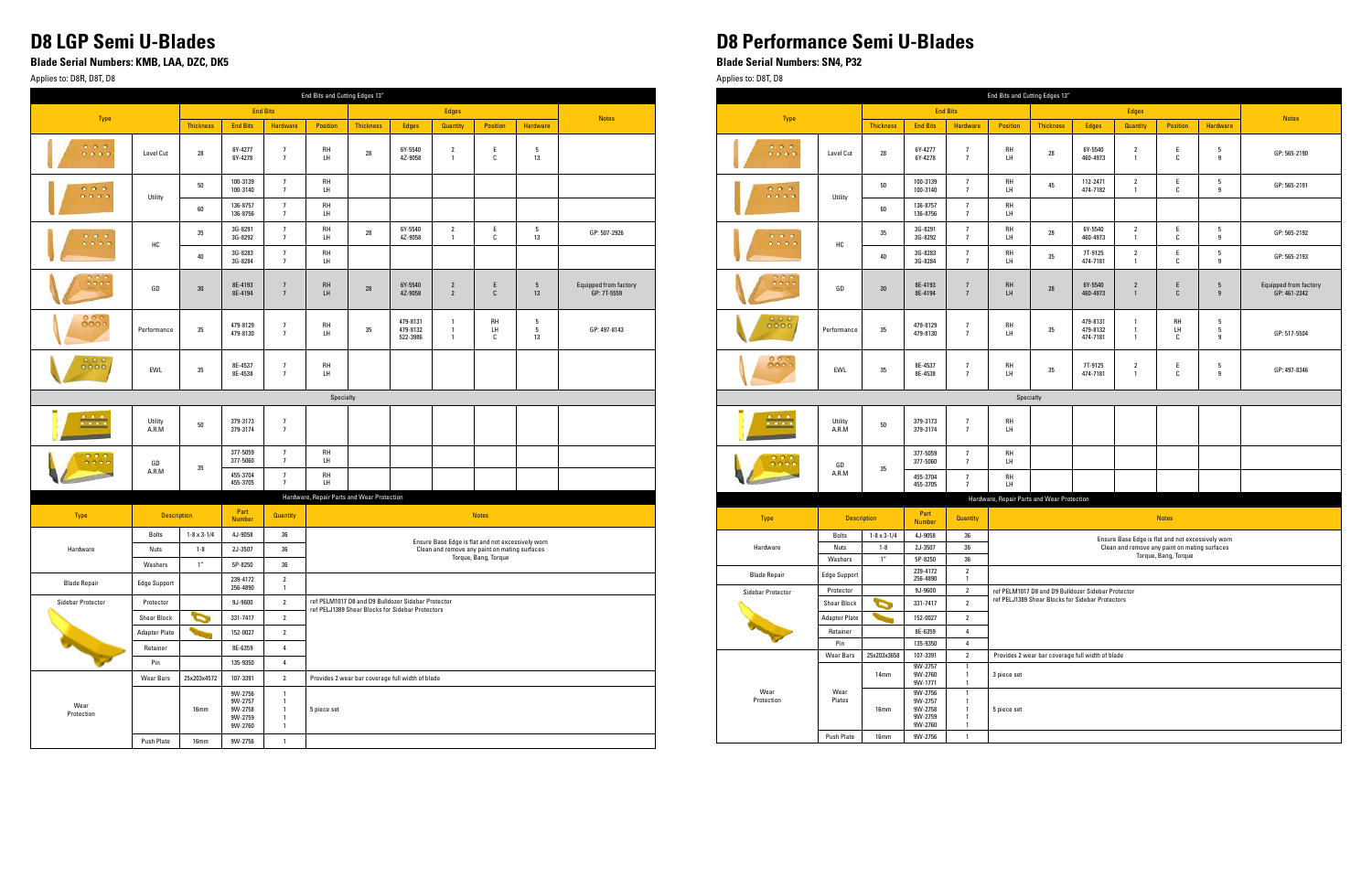#### **D8 Semi U-Blades**

**Blade Serial Numbers: 1KH, 2PP, 3MP, 3WH, 1HP, 6LH, 9BH, 9PH, 2NP, 05A, 9TP, BHW, B8S, DZA, DZX, DK2** Applies to: D8R, D8T, D8

| End Bits and Cutting Edges 13"            |                      |                                 |                                                     |                                                                              |                 |                                                                                                        |                                 |                                                                                                    |                      |                           |                                      |  |  |
|-------------------------------------------|----------------------|---------------------------------|-----------------------------------------------------|------------------------------------------------------------------------------|-----------------|--------------------------------------------------------------------------------------------------------|---------------------------------|----------------------------------------------------------------------------------------------------|----------------------|---------------------------|--------------------------------------|--|--|
|                                           |                      |                                 |                                                     | <b>End Bits</b>                                                              |                 |                                                                                                        |                                 | <b>Edges</b>                                                                                       |                      |                           |                                      |  |  |
| <b>Type</b>                               |                      | <b>Thickness</b>                | <b>End Bits</b>                                     | <b>Hardware</b>                                                              | <b>Position</b> | <b>Thickness</b>                                                                                       | <b>Edges</b>                    | <b>Quantity</b>                                                                                    | <b>Position</b>      | <b>Hardware</b>           | <b>Notes</b>                         |  |  |
| <b>DOM: NO</b><br>0.0.0.0                 | Level Cut            | 28                              | 6Y-4277<br>6Y-4278                                  | $\overline{7}$<br>$\overline{7}$                                             | RH<br>LH        | 28                                                                                                     | 6Y-5540<br>4T-6381              | $\overline{2}$<br>$\mathbf{1}$                                                                     | E<br>С               | 5<br>9                    | GP: 507-2837                         |  |  |
| 0.0.0<br>0.0.0.0                          | Utility              | 50                              | 100-3139<br>100-3140                                | $\overline{7}$<br>$\overline{7}$                                             | RH<br>LH        | 45                                                                                                     | 112-2471<br>112-2472            | $\overline{2}$<br>$\mathbf{1}$                                                                     | E<br>С               | $5\phantom{.0}$<br>9      | GP: 507-2838                         |  |  |
|                                           |                      | 60                              | 136-8757<br>136-8756                                | $\overline{7}$<br>$\overline{7}$                                             | RH<br>LH        |                                                                                                        |                                 |                                                                                                    |                      |                           |                                      |  |  |
| $\qquad \qquad \bullet \quad \bullet$<br> | HC                   | 35                              | 3G-8291<br>3G-8292                                  | $\overline{1}$<br>$\overline{7}$                                             | RH<br>LH        | 28                                                                                                     | 6Y-5540<br>4T-6381              | $\boldsymbol{2}$<br>$\mathbf{1}$                                                                   | E<br>C               | 5<br>9                    | GP: 507-2839                         |  |  |
|                                           |                      | 40                              | 3G-8283<br>3G-8284                                  | $\overline{7}$<br>$\overline{7}$                                             | RH<br>LH        | 35                                                                                                     | 7T-9125<br>7T-9126              | $\boldsymbol{2}$<br>$\mathbf{1}$                                                                   | E<br>С               | 5<br>9                    | GP: 507-2840                         |  |  |
| n a mir                                   | GD                   | $30\,$                          | 8E-4193<br>8E-4194                                  | $\overline{7}$<br>$\overline{7}$                                             | <b>RH</b><br>LH | E<br>6Y-5540<br>$\overline{2}$<br>5<br>28<br>C<br>4T-6381<br>9<br>$\mathbf{1}$                         |                                 |                                                                                                    |                      |                           | Equipped from factory<br>GP: 7T-5558 |  |  |
| $O_0 O_1 O_2$<br>0000                     | Performance          | 35                              | 479-8129<br>479-8130                                | $\overline{7}$<br>$\overline{7}$                                             | RH<br>LH        | 35                                                                                                     | 479-8131<br>479-8132<br>7T-9126 | $\mathbf{1}$<br>$\mathbf{1}$<br>$\mathbf{1}$                                                       | RH<br>LH<br>С        | 5<br>$5\phantom{.0}$<br>9 | GP: 497-8143                         |  |  |
| $^{\circ}$<br>nnn i                       | EWL                  | 35                              | 8E-4537<br>8E-4538                                  | $\overline{7}$<br>$\overline{7}$                                             | RH<br>LH        | 35                                                                                                     | 7T-9125<br>7T-9126              | $\overline{2}$<br>$\mathbf{1}$                                                                     | Ε<br>C               | 5<br>9                    | GP: 9W-9096                          |  |  |
|                                           |                      |                                 |                                                     |                                                                              | Specialty       |                                                                                                        |                                 |                                                                                                    |                      |                           |                                      |  |  |
|                                           | Utility<br>A.R.M     | $50\,$                          | 379-3173<br>379-3174                                | $\overline{1}$<br>$\overline{7}$                                             | RH<br>LH        |                                                                                                        |                                 |                                                                                                    |                      |                           |                                      |  |  |
|                                           | GD                   | 35                              | 377-5059<br>377-5060                                | $\overline{7}$<br>$\overline{7}$                                             | RH<br>LH        |                                                                                                        |                                 |                                                                                                    |                      |                           |                                      |  |  |
|                                           | A.R.M                |                                 | 455-3704<br>455-3705                                | $\overline{7}$<br>$\overline{7}$                                             | RH<br>LH        |                                                                                                        |                                 |                                                                                                    |                      |                           |                                      |  |  |
|                                           |                      |                                 |                                                     |                                                                              |                 | Hardware, Repair Parts and Wear Protection                                                             |                                 |                                                                                                    |                      |                           |                                      |  |  |
| <b>Type</b>                               | <b>Description</b>   |                                 | Part<br><b>Number</b>                               | <b>Quantity</b>                                                              |                 |                                                                                                        |                                 |                                                                                                    | <b>Notes</b>         |                           |                                      |  |  |
| Hardware                                  | <b>Bolts</b><br>Nuts | $1 - 8 \times 3 - 1/4$<br>$1-8$ | 4J-9058<br>2J-3507                                  | 33<br>33                                                                     |                 |                                                                                                        |                                 | Ensure Base Edge is flat and not excessively worn<br>Clean and remove any paint on mating surfaces |                      |                           |                                      |  |  |
|                                           | Washers              | 1"                              | 5P-8250                                             | 33                                                                           |                 |                                                                                                        |                                 |                                                                                                    | Torque, Bang, Torque |                           |                                      |  |  |
| <b>Blade Repair</b>                       | <b>Edge Support</b>  |                                 | 239-4172<br>239-4176                                | $\overline{2}$<br>$\mathbf{1}$                                               |                 |                                                                                                        |                                 |                                                                                                    |                      |                           |                                      |  |  |
| Sidebar Protector                         | Protector            |                                 | 9J-9600                                             | $\overline{2}$                                                               |                 | ref PELM1017 D8 and D9 Bulldozer Sidebar Protector<br>ref PELJ1389 Shear Blocks for Sidebar Protectors |                                 |                                                                                                    |                      |                           |                                      |  |  |
|                                           | Shear Block          |                                 | 331-7417                                            | $\mathbf{2}$                                                                 |                 |                                                                                                        |                                 |                                                                                                    |                      |                           |                                      |  |  |
|                                           | <b>Adapter Plate</b> |                                 | 152-0027                                            | $\mathbf{2}$                                                                 |                 |                                                                                                        |                                 |                                                                                                    |                      |                           |                                      |  |  |
|                                           | Retainer             |                                 | 8E-6359                                             | $\overline{4}$                                                               |                 |                                                                                                        |                                 |                                                                                                    |                      |                           |                                      |  |  |
|                                           | Pin                  |                                 | 135-9350                                            | $\overline{4}$                                                               |                 |                                                                                                        |                                 |                                                                                                    |                      |                           |                                      |  |  |
|                                           | <b>Wear Bars</b>     | 25x203x4572                     | 107-3389                                            | $\mathbf{2}$                                                                 |                 | Provides 2 wear bar coverage full width of blade                                                       |                                 |                                                                                                    |                      |                           |                                      |  |  |
|                                           |                      | 14mm                            | 9W-2757<br>9W-2760<br>9W-1771                       | $\mathbf{1}$<br>$\mathbf{1}$<br>$\mathbf{1}$                                 | 3 piece set     |                                                                                                        |                                 |                                                                                                    |                      |                           |                                      |  |  |
| Wear<br>Protection                        | <b>Wear Plates</b>   | 16mm                            | 9W-2756<br>9W-2757<br>9W-2758<br>9W-2759<br>9W-2760 | $\mathbf{1}$<br>$\mathbf{1}$<br>$\mathbf{1}$<br>$\mathbf{1}$<br>$\mathbf{1}$ | 5 piece set     |                                                                                                        |                                 |                                                                                                    |                      |                           |                                      |  |  |
|                                           | Push Plate           | 16mm                            | 9W-2756                                             | $\mathbf{1}$                                                                 |                 |                                                                                                        |                                 |                                                                                                    |                      |                           |                                      |  |  |

#### **D8 U-Blades**

**Blade Serial Numbers: 1JH, 2WP, 6AH, 9CH, 9WP, CXB, A5G, DZB, DK3** Applies to: D8R, D8T, D8

|                                           |            |                      |                        |                      |                    |                                                     |                                                                              | End Bits and Cutting Edges 13"             |                                                                                                        |                                    |                      |                                                   |                                      |
|-------------------------------------------|------------|----------------------|------------------------|----------------------|--------------------|-----------------------------------------------------|------------------------------------------------------------------------------|--------------------------------------------|--------------------------------------------------------------------------------------------------------|------------------------------------|----------------------|---------------------------------------------------|--------------------------------------|
|                                           |            |                      |                        |                      | <b>End Bits</b>    |                                                     |                                                                              |                                            |                                                                                                        | <b>Edges</b>                       |                      |                                                   |                                      |
| Type                                      |            |                      | <b>Thickness</b>       | <b>End Bits</b>      |                    | Hardware                                            | <b>Position</b>                                                              | <b>Thickness</b>                           | <b>Edges</b>                                                                                           | <b>Quantity</b>                    | <b>Position</b>      | <b>Hardware</b>                                   | <b>Notes</b>                         |
| 0.000<br>0.0.0.0                          |            | Level Cut            | 28                     | 6Y-4277<br>6Y-4278   |                    | 7<br>$\overline{7}$                                 | RH<br>LH                                                                     | 28                                         | 4T-6378<br>9W-5232                                                                                     | $\overline{2}$<br>$\overline{2}$   | Ε<br>C               | 6<br>5                                            | GP: 507-2924                         |
| 0.0.0<br>0.0.0.0                          |            | Utility              | $50\,$                 | 100-3139<br>100-3140 |                    | $\overline{7}$<br>$\overline{7}$                    | RH<br>LH                                                                     | 45                                         | 112-2475<br>112-2473                                                                                   | $\overline{2}$<br>$\boldsymbol{2}$ | Е<br>С               | 6<br>5                                            | GP: 507-2925                         |
|                                           |            |                      | 60                     | 136-8757<br>136-8756 |                    | $\overline{7}$<br>$\overline{7}$                    | RH<br>LH                                                                     |                                            |                                                                                                        |                                    |                      |                                                   |                                      |
| $\qquad \qquad \bullet \quad \bullet$<br> |            | HC                   | 35                     | 3G-8291<br>3G-8292   |                    | $\overline{7}$<br>$\overline{1}$                    | RH<br>LH                                                                     | 28                                         | 4T-6378<br>9W-5232                                                                                     | $\sqrt{2}$<br>$\overline{2}$       | Е<br>С               | 6<br>5                                            | GP: 507-2926                         |
|                                           |            |                      | $40\,$                 | 3G-8283<br>3G-8284   |                    | $\overline{7}$<br>$\overline{7}$                    | RH<br>LH                                                                     | 35                                         | 9W-6092<br>7T-9127                                                                                     | $\boldsymbol{2}$<br>$\overline{2}$ | E<br>С               | 6<br>5                                            | GP: 507-2927                         |
| <b>R.O. N. T</b>                          | GD         |                      | 30                     |                      | 8E-4193<br>8E-4194 | $\overline{1}$<br>$\overline{7}$                    | <b>RH</b><br>LH                                                              | 28                                         | 4T-6378<br>9W-5232                                                                                     | $\overline{2}$<br>$\overline{2}$   | Ε<br>C               | $\boldsymbol{6}$<br>$5\phantom{.0}$               | Equipped from factory<br>GP: 7T-5559 |
| 000                                       | EWL        |                      | 35                     | 8E-4537<br>8E-4538   |                    | 7<br>$\overline{7}$                                 | RH<br>LH                                                                     | 35                                         | 9W-6092<br>7T-9127                                                                                     | $\overline{2}$<br>$\overline{2}$   | Ε<br>C               | 6<br>5                                            | GP: 9W-9097                          |
|                                           |            |                      |                        |                      |                    |                                                     | Specialty                                                                    |                                            |                                                                                                        |                                    |                      |                                                   |                                      |
|                                           |            | Utility<br>A.R.M     | $50\,$                 | 379-3173<br>379-3174 |                    | $\overline{7}$<br>$\overline{7}$                    | RH<br>LH                                                                     |                                            |                                                                                                        |                                    |                      |                                                   |                                      |
|                                           |            | GD                   | 35                     | 377-5059<br>377-5060 |                    | $\boldsymbol{7}$<br>$\overline{7}$                  | RH<br>LH                                                                     |                                            |                                                                                                        |                                    |                      |                                                   |                                      |
|                                           |            | A.R.M                |                        | 455-3704<br>455-3705 |                    | $\overline{1}$<br>$\overline{7}$                    | RH<br>LH                                                                     |                                            |                                                                                                        |                                    |                      |                                                   |                                      |
|                                           |            | <b>HD Mining</b>     |                        | n/a                  |                    |                                                     |                                                                              | 120<br>60                                  | 113-0343<br>113-0323                                                                                   | $\boldsymbol{2}$<br>$\mathbf{1}$   | Ε<br>С               | $\boldsymbol{9}$<br>14                            |                                      |
|                                           |            |                      |                        |                      |                    |                                                     |                                                                              | Hardware, Repair Parts and Wear Protection |                                                                                                        |                                    |                      |                                                   |                                      |
| <b>Type</b>                               |            |                      | <b>Description</b>     |                      |                    | <b>Part Number</b>                                  | <b>Quantity</b>                                                              |                                            |                                                                                                        |                                    | <b>Notes</b>         |                                                   |                                      |
|                                           |            | <b>Bolts</b>         | $1 - 8 \times 3 - 1/4$ |                      |                    | 4J-9058                                             | $36\,$                                                                       |                                            |                                                                                                        |                                    |                      | Ensure Base Edge is flat and not excessively worn |                                      |
| Hardware                                  |            | Nuts<br>Washers      | $1 - 8$<br>1''         |                      |                    | 2J-3507<br>5P-8250                                  | 36<br>36                                                                     |                                            |                                                                                                        |                                    | Torque, Bang, Torque | Clean and remove any paint on mating surfaces     |                                      |
| <b>Blade Repair</b>                       |            | <b>Edge Support</b>  |                        |                      |                    | 255-8188<br>255-8189                                | $\sqrt{2}$<br>$\mathbf{1}$                                                   |                                            |                                                                                                        |                                    |                      |                                                   |                                      |
| Sidebar Protector                         |            | Protector            |                        |                      |                    | 9J-9600                                             | $\boldsymbol{2}$                                                             |                                            |                                                                                                        |                                    |                      |                                                   |                                      |
|                                           |            | Shear Block          |                        |                      |                    | 331-7417                                            | $\overline{2}$                                                               |                                            |                                                                                                        |                                    |                      |                                                   |                                      |
|                                           |            | <b>Adapter Plate</b> |                        |                      |                    | 152-0027                                            | $\sqrt{2}$                                                                   |                                            | ref PELM1017 D8 and D9 Bulldozer Sidebar Protector<br>ref PELJ1389 Shear Blocks for Sidebar Protectors |                                    |                      |                                                   |                                      |
|                                           |            | Retainer             |                        |                      |                    | 8E-6359                                             | 4                                                                            |                                            |                                                                                                        |                                    |                      |                                                   |                                      |
|                                           |            | Pin                  |                        |                      |                    | 135-9350                                            | 4                                                                            |                                            |                                                                                                        |                                    |                      |                                                   |                                      |
|                                           |            | <b>Wear Bars</b>     | 25x203x4572            |                      |                    | 107-3391                                            | $\boldsymbol{2}$                                                             |                                            | Provides 2 wear bar coverage full width of blade                                                       |                                    |                      |                                                   |                                      |
|                                           |            |                      | 14mm                   |                      |                    | 6Y-7244<br>6Y-7245<br>6Y-7246                       | $\mathbf{1}$<br>$\mathbf{1}$<br>$\mathbf{1}$                                 | 3 piece set                                |                                                                                                        |                                    |                      |                                                   |                                      |
| <b>Wear Protection</b>                    |            | <b>Wear Plates</b>   | 16mm                   |                      |                    | 9T-0253<br>9T-0254<br>4T-9592<br>9T-0255<br>9T-0256 | $\mathbf{1}$<br>$\mathbf{1}$<br>$\mathbf{1}$<br>$\mathbf{1}$<br>$\mathbf{1}$ | 5 piece set                                |                                                                                                        |                                    |                      |                                                   |                                      |
|                                           | Push Plate |                      | 16mm                   |                      |                    | 4T-9592                                             | $\mathbf{1}$                                                                 |                                            |                                                                                                        |                                    |                      |                                                   |                                      |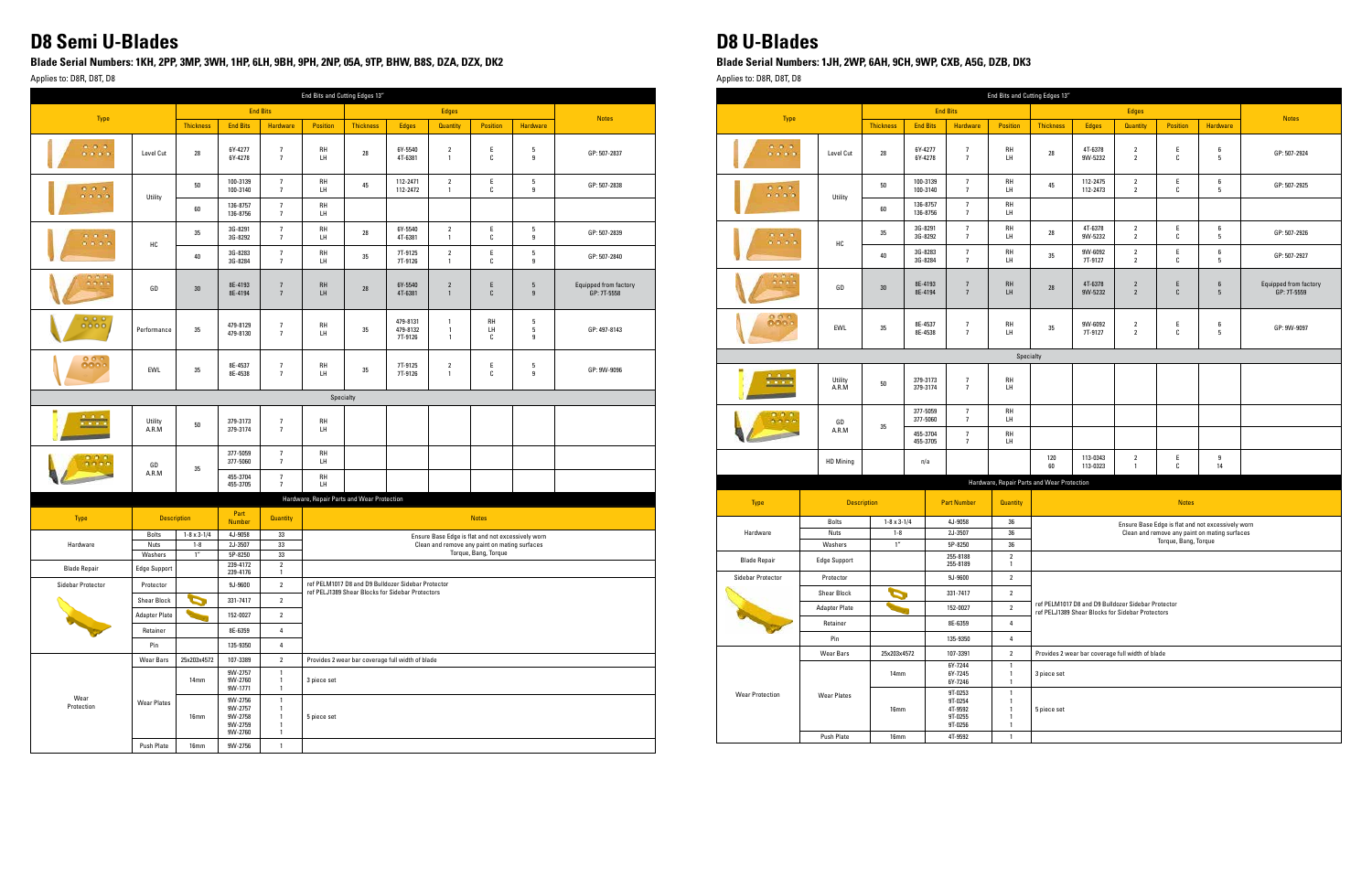| <b>Machine Model</b> | <b>Shank Size</b> |             | <b>Assembled Length</b> | Part          | <b>Field Repair</b> | <b>Tip Size</b> |               |  |
|----------------------|-------------------|-------------|-------------------------|---------------|---------------------|-----------------|---------------|--|
|                      |                   | <b>Type</b> |                         | <b>Number</b> | <b>Adapter</b>      | <b>Nose</b>     |               |  |
|                      | 75mm x 332mm      | (MS)        | 1610mm                  | 8E-5346       |                     |                 |               |  |
| <b>D8N, D8R, D8T</b> |                   | (SS)        | 2010mm                  | 8E-5347       | 8E-8418             | 9U-9694         | R450<br>CR450 |  |
|                      |                   | (DR)        | 2459mm                  | 8E-5340       |                     |                 |               |  |

| <b>Machine</b>          | <b>Tip Size</b> | <b>Type</b>    | <b>Style</b>                        |              | <b>Tips</b>         |             | <b>Hardware</b> |                    |            |  |
|-------------------------|-----------------|----------------|-------------------------------------|--------------|---------------------|-------------|-----------------|--------------------|------------|--|
| <b>Model</b>            |                 |                |                                     | <b>Short</b> | <b>Intermediate</b> | <b>Long</b> | Pin             |                    | <b>Qty</b> |  |
|                         |                 |                | Centerline                          | 9W-2451      | 9W-2452             | 114-0453    |                 |                    |            |  |
|                         |                 |                | A.R.M.                              |              | 8E-5770             |             |                 |                    |            |  |
|                         |                 | R450<br>Pin-on | Penetration                         | 4T-5451      | 4T-5452             |             | Pin<br>Retainer | 6Y-3394<br>8E-4743 |            |  |
|                         | R450<br>CR450   |                | A.R.M.                              |              | 8E-5771             |             |                 |                    |            |  |
| <b>D8N, D8R,</b><br>D8T |                 |                | Sharp                               |              | 416-0250            |             |                 |                    |            |  |
|                         |                 | $^{\circledR}$ | <b>Centerline</b>                   | 380-1218     | 380-1209            |             |                 |                    |            |  |
|                         |                 | <b>CR450</b>   | A.R.M.                              |              | 380-1225            |             | Pin Kit         | 380-1211           |            |  |
|                         |                 |                | CapSure <sup>™</sup><br>Penetration |              | 380-1216            |             |                 |                    |            |  |
|                         |                 |                | A.R.M.                              |              | 380-1220            |             |                 |                    |            |  |

| <b>Sales Model</b>   | <b>Shank</b><br><b>Width</b> | <b>Type</b>          | <b>Standard</b>          | <b>Sharp</b> | <b>Extended</b> | <b>Hardware</b> |                      | <b>Quantity</b> |
|----------------------|------------------------------|----------------------|--------------------------|--------------|-----------------|-----------------|----------------------|-----------------|
| <b>D8N, D8R, D8T</b> |                              | Pin-on               | 6J-8814                  | 8E-1848      | 132-4716        | Pin<br>Retainer | 6Y-3394<br>8E-4743   |                 |
|                      | 75 mm                        | CapSure <sup>™</sup> | $\overline{\phantom{0}}$ | 380-1214     | 380-1223        | Upper<br>Lower  | 380-1211<br>380-1222 |                 |



#### **RIPPER SHANKS**

#### **RIPPER TIPS**

#### **RIPPER SHANK PROTECTORS**

| <b>MAJOR COMPONENTS</b>                            |                         |                    |                |
|----------------------------------------------------|-------------------------|--------------------|----------------|
| <b>Item</b>                                        | <b>Prefix</b>           | <b>Standard</b>    | <b>Reman</b>   |
| <b>Engine Remove &amp; Install</b>                 | MLN, FCT                | RI-PARTS-4         | 20R-7041       |
|                                                    | MLN, FCT                | 364-4037           | 20R-7937       |
| <b>Engine Recondition After Failure</b>            | <b>FMC</b>              | 415-5867           | 20R-0765       |
|                                                    | J8B, KPZ                | 462-3178           |                |
| <b>Turbocharger Recondition After Failure</b>      | MLN, FCT                | 450-0542           | 20R-9352       |
| Lift/Hoist Cylinder Recondition After Failure Each | MLN, FCT, FMC, J8B, KPZ | 250-5861           |                |
| Lift/Hoist Cylinder Replace Gasket/Reseal Each     |                         |                    |                |
| Seal A                                             |                         | $(2)$ 495-8197     |                |
| Seal                                               |                         | (10) 312-4247      |                |
| <b>Seal Assembly</b>                               |                         | $(10)$ 312-4248    |                |
| Seal - 0-Ring                                      | MLN, FCT, FMC, J8B, KPZ | $(2)$ 175-7902     |                |
| Ring-Wear                                          |                         | $(2)$ 4J-3745      |                |
| Seal-U-Cup                                         |                         | $(10)$ 421-4025    |                |
| <b>Cost For Cylinder Hone</b>                      |                         | (12) Cylinder Hone |                |
| <b>Lift/Hoist Cylinder Recondition Each</b>        |                         |                    |                |
| <b>Rod Assembly</b>                                |                         |                    | 0R-8922        |
| <b>Bearing-Sleeve</b>                              | MLN, FCT, FMC, J8B, KPZ | $(2)$ 6E-1108      |                |
| Ring                                               |                         | 8C-9161            |                |
| <b>Implement Pump Reconditoin After Failure</b>    | MLN, FCT                |                    | $(2) 10R-4714$ |
| <b>Implement Pump Rebearing &amp; Reseal</b>       |                         |                    |                |
|                                                    |                         |                    |                |
| <b>Bearing-Cradle</b>                              |                         | $(2)$ 176-7507     |                |
| <b>Bearing</b>                                     |                         | 290-0461           |                |
| Spring                                             |                         | 191-7594           |                |
| Seal-O-Ring                                        |                         | $(4) 5P-9186$      |                |
| <b>Cone-Roller Bearing</b>                         |                         | $(3) 6Y-2736$      |                |
| <b>Cup-Roller Bearing</b>                          |                         | $(3) 6Y-2736$      |                |
| Seal-O-Ring                                        |                         | 107-3114           |                |
| Spring                                             |                         | 176-7512           |                |
| Seal-O-Ring                                        |                         | 3D-2824            |                |
| <b>Cone-Roller Bearing</b>                         | MLN, FCT, FMC           | 1B-3908            |                |
| <b>Cup-Roller Bearing</b>                          |                         | 1B-3909            |                |
| Seal                                               |                         | $(2)$ 203-1095     |                |
| Seal-O-Ring                                        |                         | 204-3334           |                |
| Seal-O-Ring                                        |                         | $(2)$ 3E-6761      |                |
| Seal-O-Ring                                        |                         | $(2)$ 187-8567     |                |
| Spring                                             |                         | 194-3288           |                |
| Spring                                             |                         | 194-3289           |                |
| Seal-O-Ring                                        |                         | $(2)$ 6V-5142      |                |
| Spring                                             |                         | 191-7605           |                |
| Spring                                             |                         | 194-3279           |                |
| Seal-O-Ring                                        | MLN, FCT                | $(10)$ 033-6039    |                |
| Ring                                               |                         | 6V-5200            |                |
| Ring                                               |                         | 195-3325           |                |
| Kit-Valve Repair                                   | <b>FMC</b>              | 191-7607           |                |
| Kit-Valve Repair                                   |                         | 191-7608           |                |
| Ring                                               |                         | 257-4385           |                |
| Gasket                                             |                         | $(2)$ 445-2060     |                |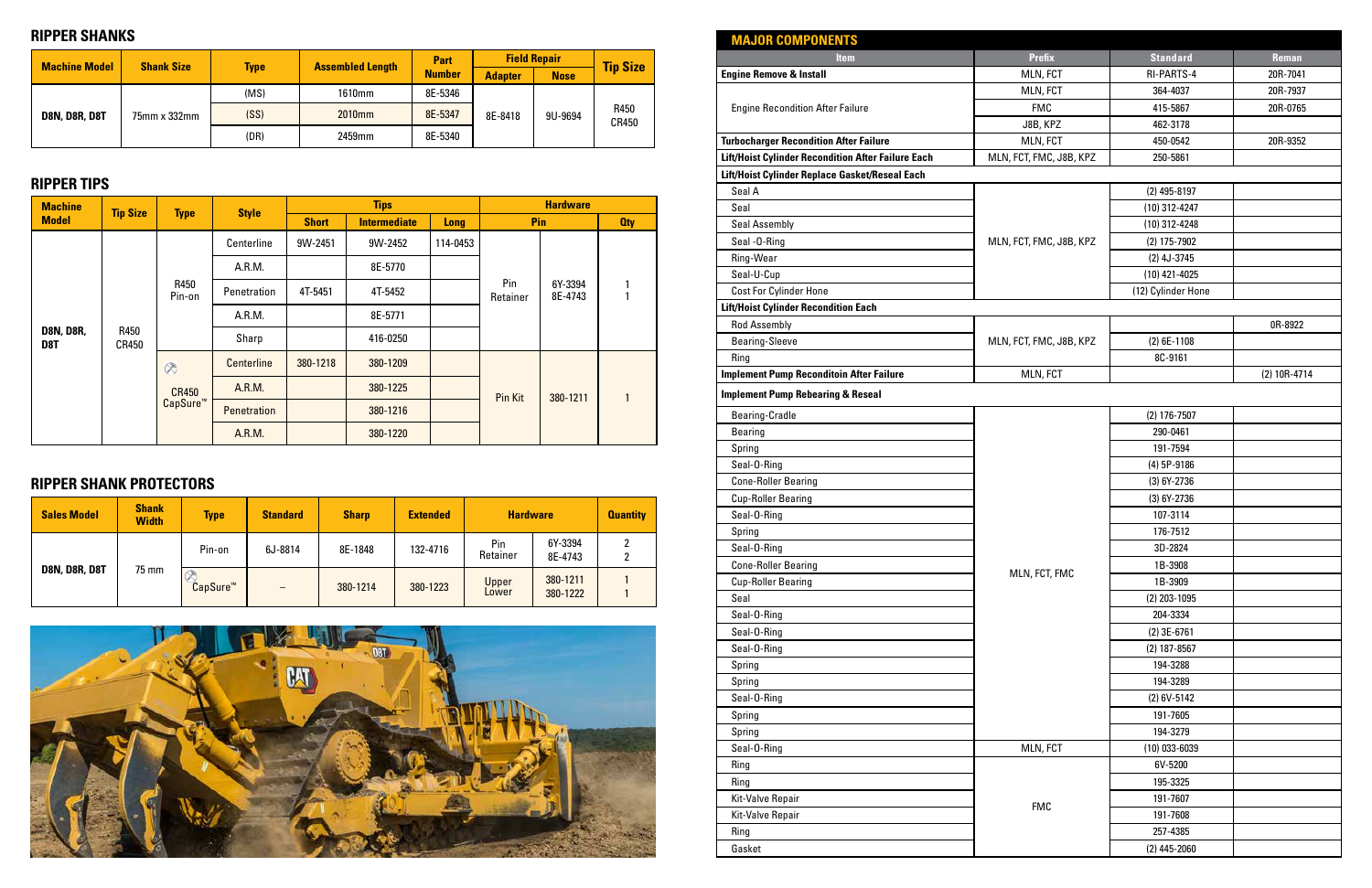| <b>MAJOR COMPONENTS</b>                                                       |                         |                               |              |
|-------------------------------------------------------------------------------|-------------------------|-------------------------------|--------------|
| <b>Item</b>                                                                   | <b>Prefix</b>           | <b>Standard</b>               | <b>Reman</b> |
| <b>Hydraulic Fan Motor Recondition After Failure</b>                          | MLN, FCT, J8B, KPZ      |                               | (2) 10R-4581 |
| <b>Hydraulic Fan Pump Recondition After Failure</b>                           |                         |                               |              |
| Pump GP                                                                       |                         | $(2)$ 325-9788                | 20R-7025     |
| Pump GP                                                                       | MLN, FCT, FMC           | $(2)$ 325-9788                | 20R-7026     |
| Pump GP                                                                       | J8B, KPZ                |                               | (2) 10R-6126 |
| <b>Tilt Cylinder Recondition After Failure Each</b>                           | MLN, FCT, FMC, J8B, KPZ | 6E-0397                       |              |
| Tilt Cylinder Replace Gasket/Reseal Each                                      |                         |                               |              |
| Locknut                                                                       |                         | (6) 2J-0564                   |              |
| Seal A                                                                        |                         | $(4)$ 5J-4993                 |              |
| Seal-O-Ring                                                                   |                         | (2) 2K-2939                   |              |
| Ring                                                                          | MLN, FCT, FMC, J8B, KPZ | (2) 2K-2940                   |              |
| Ring-Wear                                                                     |                         | $(3)$ 1J-2674                 |              |
| Ring                                                                          |                         | $(2) 9T-0094$                 |              |
| <b>Tilt Cylinder Recondition Each</b>                                         |                         |                               |              |
| <b>Bearing</b>                                                                | MLN, FCT, FMC, J8B, KPZ | $(2)$ 1U-2182                 |              |
| Rod Assembly - HYD                                                            |                         |                               | 0R-8920      |
| <b>Ripper Lift Cylinder Recondition After Each Failure</b>                    | MLN, FCT, FMC, J8B, KPZ | 155-3653                      |              |
| Ripper Lift Cylinder Replace Gasket/Reseal Each                               |                         |                               |              |
| Seal-O-Ring                                                                   |                         | $(2) 5P-7593$                 |              |
| Ring-Backup                                                                   | MLN, FCT, FMC, J8B, KPZ | $(2)$ 158-3027                |              |
| Seal                                                                          |                         | $(2)$ 8T-8381                 |              |
| <b>Ripper Lift Cylinder Recondition Each</b>                                  |                         |                               |              |
| Locknut                                                                       |                         | 2J-7686                       |              |
| <b>Bearing-Sleeve</b>                                                         | MLN, FCT, FMC, J8B, KPZ | $(3)$ 3G-5999                 |              |
| <b>Rod Assembly</b>                                                           |                         |                               | 0R-3082      |
| Ring                                                                          |                         | $(4)$ 8T-1714                 |              |
| <b>Ripper Pin PUL Cylinder Recondition After Failure</b>                      | MLN, FCT, FMC, J8B, KPZ | 6E-3113                       |              |
| Ripper Pin PUL Cylinder Replace Gasket/Reseal                                 |                         |                               |              |
| Ring-Wear                                                                     |                         | $(2)$ 6J-2797                 |              |
| Seal Assembly                                                                 |                         | $(2)$ 5J-5402                 |              |
| Ring-Wear                                                                     |                         | $(2)$ 4T-6907                 |              |
| Seal-Wiper                                                                    | MLN, FCT, FMC, J8B, KPZ | $(2)$ 308-1880                |              |
| Seal-U-Cup                                                                    |                         | $(2)$ 439-2697                |              |
| Seal Assembly - Buffer                                                        |                         | $(2)$ 167-2190                |              |
| Rink-Backup                                                                   |                         | $(2)$ 2K-6830                 |              |
| Seal-O-Ring                                                                   |                         | $(2)$ 175-7900                |              |
| Ripper Pin PUL Cylinder Recondition - Rod Assembly                            | MLN, FCT, FMC, J8B, KPZ | 6E-3980                       |              |
| <b>Ripper Tilt Cylinder Recondition After Failure</b>                         | MLN, FCT, FMC, J8B, KPZ | 165-0102                      |              |
|                                                                               |                         | 155-3652                      |              |
| <b>Ripper Tilt Cylinder Replace Gasket/Reseal</b><br>Seal-O-Ring (24.99mm ID) |                         |                               |              |
| Seal                                                                          |                         | $(4)$ 4J-5267                 |              |
|                                                                               |                         | (4) 8T-8379                   |              |
| Ring-Backup<br>Seal                                                           | MLN, FCT, FMC           | $(4)$ 158-3026<br>(4) 7J-8956 |              |
| Seal A                                                                        |                         | $(4)$ 5J-4991                 |              |
| Ring                                                                          |                         | (4) 3J-9703                   |              |
| Kit-Hyd Cylinder Seal                                                         | J8B, KPZ                | (4) 244-2050                  |              |
|                                                                               |                         |                               |              |

| <b>MAJOR COMPONENTS</b>                                 |                         |                 |              |
|---------------------------------------------------------|-------------------------|-----------------|--------------|
| <b>Item</b>                                             | <b>Prefix</b>           | <b>Standard</b> | <b>Reman</b> |
| <b>Ripper Tilt Cylinder Recondition - Rod Assembly</b>  | MLN, FCT, FMC, J8B, KPZ |                 | 0R-3080      |
| <b>Ripper Tilt Cylinder Recondition - Ring</b>          | J8B, KPZ                | $(2)$ 3J-9703   |              |
| <b>Steering Pump Recondition After Failure</b>          | MLN, FCT                |                 | 20R-7025     |
|                                                         | <b>FMC</b>              | 374-8376        |              |
| <b>Torque Converter Recondition After Failure</b>       | J8B, KPZ                |                 | (2) 10R-5294 |
| <b>Alternator Recondition After Failure</b>             |                         |                 |              |
| <b>Alternator GP-Charging</b>                           |                         | 249-0313        | 10R-9097ß    |
| Pulley AS-Idler                                         |                         | $(2)$ 279-2589  |              |
| <b>Guard AS-Alternator</b>                              |                         | 292-4906        |              |
| <b>Bracket AS</b>                                       |                         | 329-5071        |              |
| Nut-Weld                                                |                         | $(2)$ 8T-3490   |              |
| Bolt                                                    |                         | 0S-0509         |              |
| <b>Bolt</b>                                             |                         | $(2)$ 1608497   |              |
| Clip                                                    |                         | 4P-7581         |              |
| Washer                                                  |                         | 5M-2894         |              |
| Nut                                                     | J8B, KPZ                | 6V-8188         |              |
| <b>Bolt</b>                                             |                         | 7D-5962         |              |
| <b>Bolt</b>                                             |                         | 7X-0339         |              |
| Bolt                                                    |                         | 8T-0638         |              |
| Washer                                                  |                         | $(5)$ 8T-4121   |              |
| <b>Bolt</b>                                             |                         | 8T-4172         |              |
| <b>Bolt</b>                                             |                         | $(4)$ 8T-4186   |              |
| Washer                                                  |                         | $(3)$ 8T-4223   |              |
| Washer                                                  |                         | $(3)$ 9X-8256   |              |
|                                                         |                         |                 |              |
| <b>Carrier Roller Recondition After Failure Each</b>    | J8B, KPZ                |                 | (2) 10R-2499 |
| <b>Track Adjuster Recondition After Failure Each</b>    |                         |                 |              |
| Ring-Wear                                               |                         | $(2) 1M-1571$   |              |
| Valve-Fill                                              |                         | 190-8609        |              |
| Valve                                                   |                         | 2S-5926         |              |
| Cable AS                                                |                         | 7T-4209         |              |
| Retainer                                                |                         | 7T-4214         |              |
| Seal-U-Cup                                              | J8B, KPZ                | 8T-2185         |              |
| Retainer                                                |                         | 9W-6074         |              |
| Piston                                                  |                         | 104-6374        |              |
| Spacer                                                  |                         | 154-3326        |              |
| Cylinder AS                                             |                         | 154-3327        |              |
| Seal-O-Ring                                             |                         | $(2)$ 6J-1038   |              |
| Ring-Retaining                                          |                         | 8H-8830         |              |
| <b>Track Adjuster Recondition Each</b>                  |                         |                 |              |
| Ring-Wear                                               |                         | $(2) 1M-1571$   |              |
| Seal-U-Cup                                              |                         | 8T-2185         |              |
| Retainer                                                | J8B, KPZ                | 9W-6074         |              |
| Seal-O-Ring                                             |                         | $(2)$ 6J-1038   |              |
| Ring-Retaining                                          |                         | 8H-8830         |              |
| <b>Idler/Idler Wheel Recondition After Failure Each</b> | J8B, KPZ                | 111-1730        |              |
|                                                         |                         |                 |              |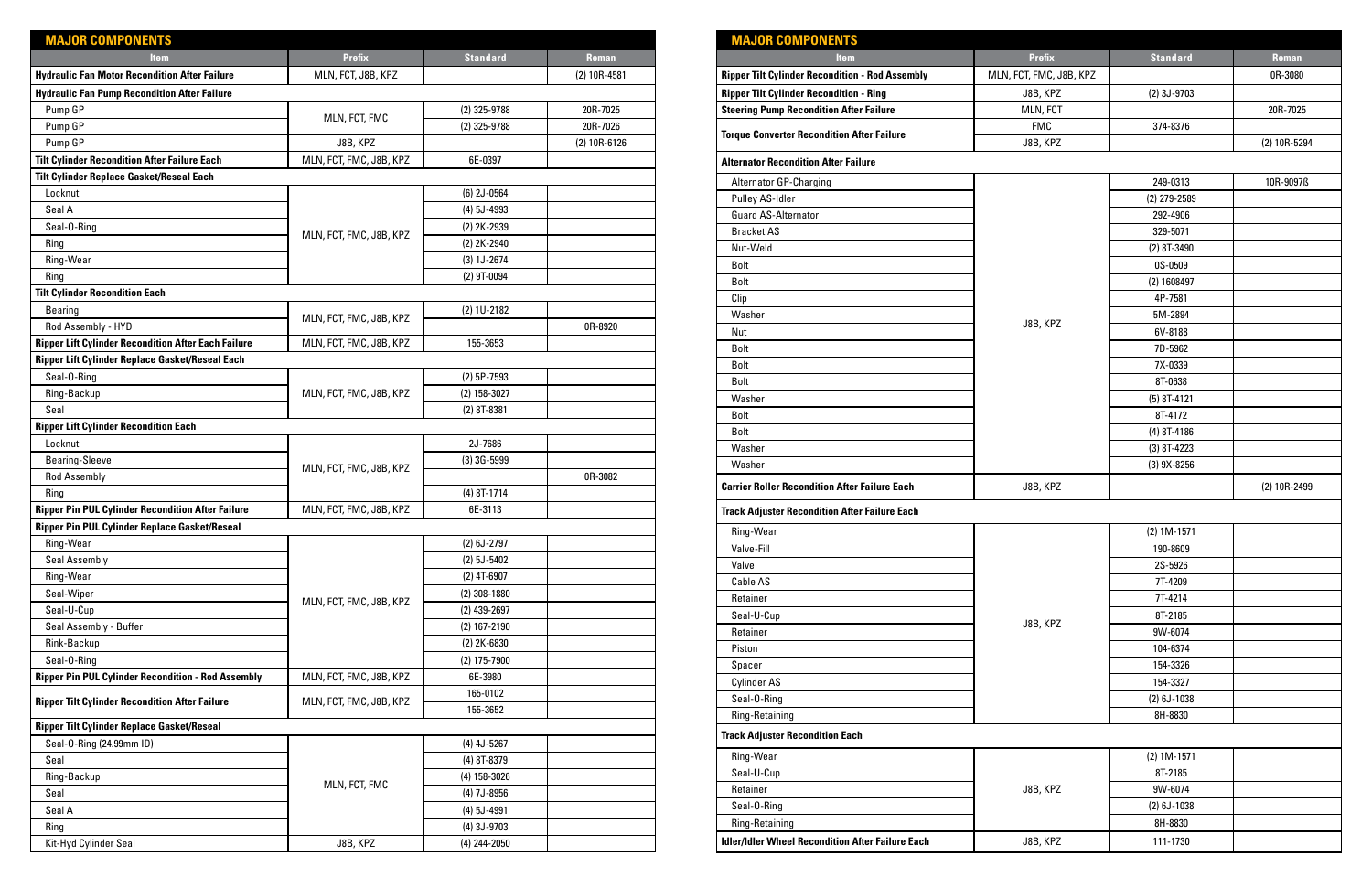| <b>MAJOR COMPONENTS</b>                                |               |                      |                     |  |  |  |
|--------------------------------------------------------|---------------|----------------------|---------------------|--|--|--|
| <b>Item</b>                                            | <b>Prefix</b> | <b>Standard</b>      | <b>Reman</b>        |  |  |  |
| <b>Idler/Idler Wheel Recondition Each</b>              |               |                      |                     |  |  |  |
| <b>Bearing-Sleeve</b>                                  |               | $(2)$ 154-3298       |                     |  |  |  |
| Washer-Thrust                                          |               | $(2)$ 8E-6619        |                     |  |  |  |
| Seal-O-Ring (67.94MM ID)                               |               | $(2)$ 107-4057       |                     |  |  |  |
| Seal GP-Duo-Cone                                       | J8B, KPZ      | (2) 162-7863         |                     |  |  |  |
| Seal-O-Ring                                            |               | $(2)$ 8F-9516        |                     |  |  |  |
| Plug                                                   |               | $(2) 6Y-0473$        |                     |  |  |  |
| Stopper-Rubber                                         |               | 9G-4872              |                     |  |  |  |
| <b>Track Assembly Replace Each</b>                     | J8B, KPZ      | 8E-7696              |                     |  |  |  |
| <b>Track Assembly Turn/Reposition Each Section</b>     |               |                      |                     |  |  |  |
| Ring-Thrust                                            |               | $(2)$ 360-2308       |                     |  |  |  |
| <b>Seal Assembly</b>                                   | J8B, KPZ      | (2) 239-7943         |                     |  |  |  |
| Stopper                                                |               | 7G-4332              |                     |  |  |  |
| <b>Track Show Remove &amp; Install Each</b>            |               |                      |                     |  |  |  |
| <b>Bolt-Track</b>                                      |               | $(4) 6V-1723$        |                     |  |  |  |
| Nut-Track                                              | J8B, KPZ      | $(4)$ 7G-6442        |                     |  |  |  |
| <b>Transmission Oil Pump Recondition After Failure</b> | J8B, KPZ      | 206-8703             | 20R-7455            |  |  |  |
| <b>Transmission Oil Pump Recondition</b>               |               |                      |                     |  |  |  |
| Seal-O-Ring                                            |               | $(4)$ 129-1609       |                     |  |  |  |
| Key                                                    |               | 1B-8714              |                     |  |  |  |
| Key-Woodruff                                           | J8B, KPZ      | 2B-9373              |                     |  |  |  |
| Locknut                                                |               | 2K-0337              |                     |  |  |  |
| Seal-O-Ring                                            |               | $(3)$ 2955609        |                     |  |  |  |
| <b>Sprocket Segment Replace Each</b>                   |               |                      |                     |  |  |  |
| Segment                                                |               | 278-2363             |                     |  |  |  |
| Nut                                                    | J8B, KPZ      | $(5)$ 7H-3608        |                     |  |  |  |
| Bolt                                                   |               | $(5) 5P-7665$        |                     |  |  |  |
| Washer-Hard                                            |               | $(5)$ 6V-5841        |                     |  |  |  |
| <b>UPE / Air Filter Element(s) Replace With New</b>    |               |                      |                     |  |  |  |
| <b>Cab Air Filter</b>                                  | J8B, KPZ      | 209-8217             |                     |  |  |  |
| Filter                                                 |               | 238-0479             |                     |  |  |  |
| <b>Engine</b>                                          |               | 456-6600 (Tier 2)    |                     |  |  |  |
|                                                        |               | 456-6602 (Tier 3)    |                     |  |  |  |
| <b>Camshaft</b>                                        |               | 310-7612             | 20R-1135            |  |  |  |
| <b>Connecting Rod</b>                                  |               | 224-3245             | 10R-2117            |  |  |  |
| <b>Crankshaft</b>                                      |               | 221-9360             | 10R-2765            |  |  |  |
| <b>Cylinder Head</b>                                   |               |                      | 20R-2647 (UTN)      |  |  |  |
| <b>Cylinder Pack (Piston &amp; Rod Gp)</b>             |               |                      | 10R-6007            |  |  |  |
| <b>Engine Oil Cooler</b>                               |               | 133-0125             | 0R-9056             |  |  |  |
| <b>Engine Oil Pump</b>                                 | MB8, JJ5      | 161-4113             | 0R-9449             |  |  |  |
| <b>Fuel Injector</b>                                   |               | 355-6110             |                     |  |  |  |
| <b>Fuel Transfer Pump</b>                              |               | 384-8612             | 20R-1525            |  |  |  |
| <b>Rocker Arms</b>                                     |               | 437-3861<br>437-3863 | 20R-3322<br>20R3318 |  |  |  |
| <b>Turbocharger</b>                                    |               | 483-0845             |                     |  |  |  |
| <b>Water Pump</b>                                      |               | 352-0211             | 10R-0484            |  |  |  |
| <b>Alternator</b>                                      |               | 249-0313             | 10R-9097            |  |  |  |
| <b>Starter Motor</b>                                   |               | 349-6530             | 20R-1312            |  |  |  |

| <b>MAJOR COMPONENTS</b>                 |                 |                                                                           |                |  |  |  |
|-----------------------------------------|-----------------|---------------------------------------------------------------------------|----------------|--|--|--|
| <b>Item</b>                             | <b>Prefix</b>   | <b>Standard</b>                                                           | <b>Reman</b>   |  |  |  |
| <b>Equalizer Bar</b>                    |                 | 2226926                                                                   | 10R9155        |  |  |  |
|                                         |                 | 2604695 (LGP)                                                             | 20R0081 (LLGP) |  |  |  |
| <b>Fan Motor</b>                        |                 | 5093040                                                                   |                |  |  |  |
| <b>Fan Pump</b>                         |                 | 2042578                                                                   | 10R6126        |  |  |  |
| <b>Final Drive</b>                      |                 | 3365750                                                                   | 0R2310         |  |  |  |
|                                         |                 | 3367870 (LGP)                                                             | 20R5590 (LGP)  |  |  |  |
| <b>Final Drive Spindle</b>              |                 | 3909923                                                                   | 0R2224         |  |  |  |
| <b>Implement Pump</b>                   |                 | 4779824                                                                   |                |  |  |  |
| <b>Pivot Shaft</b>                      | <b>MB8, JJ5</b> | 8E2837                                                                    | 10R9166        |  |  |  |
| <b>Product Link (PL641 - Cellular)</b>  |                 | 4402105                                                                   | 20R5677        |  |  |  |
| <b>Product Link (PL631 - Satellite)</b> |                 | 4427199                                                                   | 20R5675        |  |  |  |
| <b>Product Link (Network Mgr)</b>       |                 | 4590786                                                                   | 20R6220        |  |  |  |
| <b>Steering Motor</b>                   |                 | 2525127                                                                   | 10R4579        |  |  |  |
| <b>Steering Pump</b>                    |                 | 3259788                                                                   | 20R7025        |  |  |  |
| <b>Torque Converter</b>                 |                 | 3875630                                                                   | 20E6120        |  |  |  |
| <b>Transmission</b>                     |                 | 3844149                                                                   |                |  |  |  |
| <b>Transmission Oil Cooler</b>          |                 | 4W9822                                                                    | 0R5549         |  |  |  |
|                                         |                 | 456-6589 (Std)                                                            |                |  |  |  |
| <b>Engine</b>                           |                 | 456-6597 (Thermal)                                                        |                |  |  |  |
|                                         |                 | 456-6598 (EU)<br>20R-1138<br>348-2587<br>10R-2117<br>224-3245<br>361-8230 |                |  |  |  |
| <b>Camshaft</b>                         |                 | 345-2207                                                                  |                |  |  |  |
| <b>Connecting rod</b>                   |                 |                                                                           |                |  |  |  |
| <b>Crankshaft</b>                       |                 |                                                                           |                |  |  |  |
| <b>Cylinder Head</b>                    |                 |                                                                           | 20R-1016 (UTN) |  |  |  |
| <b>Engine Oil Cooler</b>                |                 | 223-7962                                                                  | 10R-2112       |  |  |  |
| <b>Engine Oil Pump</b>                  |                 | 161-4113                                                                  | 0R-9449        |  |  |  |
| <b>Fuel Injector</b>                    |                 | 371-8891                                                                  | 20R-3455       |  |  |  |
| <b>Fuel Transfer Pump</b>               |                 | 388-7287                                                                  | 20R-1528       |  |  |  |
| <b>Rocker Arms</b>                      |                 | 437-3868                                                                  | 20R-3317       |  |  |  |
|                                         |                 | 437-3879                                                                  | 20R-3323       |  |  |  |
| <b>Turbocharger</b>                     |                 | 450-0528                                                                  |                |  |  |  |
| <b>Water Pump</b>                       | AW4             | 366-0168                                                                  | 20R-0952       |  |  |  |
| <b>Alternator</b>                       |                 | 272-1889                                                                  | 20R-0053       |  |  |  |
| <b>Starter Motor</b>                    |                 | 349-6530                                                                  | 20R-1312       |  |  |  |
| <b>Equalizer Bar</b>                    |                 | 5233415 (Std)<br>5233413 (Powered Bottom Guard                            |                |  |  |  |
| <b>Fan Motor</b>                        |                 | 5153884                                                                   |                |  |  |  |
| <b>Fan Pump</b>                         |                 | 3259789                                                                   |                |  |  |  |
|                                         |                 | 3365750 (Std)                                                             | 0R2310         |  |  |  |
| <b>Final Drive</b>                      |                 | 1374491 (WHA)                                                             | 20R7374 (WHA)  |  |  |  |
|                                         |                 | 3186248 (Std)                                                             |                |  |  |  |
| <b>Final Drive Hub</b>                  |                 | 1374491 (WHA)                                                             | 0R2224         |  |  |  |
| <b>Implement Pump</b>                   |                 | 4957571                                                                   |                |  |  |  |
| <b>Pivot Shaft</b>                      |                 | 8E2837                                                                    | 10R9166        |  |  |  |
| <b>Product Link (PL641 - Cellular)</b>  |                 | 4402105                                                                   | 20R5677        |  |  |  |
| <b>Product Link (PL631 - Satellite)</b> |                 | 4427199                                                                   | 20R5675        |  |  |  |
| <b>Steering Motor</b>                   |                 | 4892557                                                                   |                |  |  |  |
|                                         |                 |                                                                           |                |  |  |  |

| <b>MAJOR COMPONENTS</b>                 |                 |                                        |
|-----------------------------------------|-----------------|----------------------------------------|
| <b>Item</b>                             | <b>Prefix</b>   | <b>Standard</b>                        |
|                                         |                 | 2226926                                |
| <b>Equalizer Bar</b>                    |                 | 2604695 (LGP)                          |
| <b>Fan Motor</b>                        |                 | 5093040                                |
| <b>Fan Pump</b>                         |                 | 2042578                                |
| <b>Final Drive</b>                      |                 | 3365750                                |
|                                         |                 | 3367870 (LGP)                          |
| <b>Final Drive Spindle</b>              |                 | 3909923                                |
| <b>Implement Pump</b>                   |                 | 4779824                                |
| <b>Pivot Shaft</b>                      | <b>MB8, JJ5</b> | 8E2837                                 |
| <b>Product Link (PL641 - Cellular)</b>  |                 | 4402105                                |
| <b>Product Link (PL631 - Satellite)</b> |                 | 4427199                                |
| <b>Product Link (Network Mgr)</b>       |                 | 4590786                                |
| <b>Steering Motor</b>                   |                 | 2525127                                |
| <b>Steering Pump</b>                    |                 | 3259788                                |
| <b>Torque Converter</b>                 |                 | 3875630                                |
| <b>Transmission</b>                     |                 | 3844149                                |
| <b>Transmission Oil Cooler</b>          |                 | 4W9822                                 |
|                                         |                 | 456-6589 (Std)                         |
| <b>Engine</b>                           |                 | 456-6597 (Therm                        |
|                                         |                 | 456-6598 (EU)                          |
| <b>Camshaft</b>                         |                 | 348-2587                               |
| <b>Connecting rod</b>                   |                 | 224-3245                               |
| <b>Crankshaft</b>                       |                 | 361-8230                               |
| <b>Cylinder Head</b>                    |                 | 345-2207                               |
| <b>Engine Oil Cooler</b>                |                 | 223-7962                               |
| <b>Engine Oil Pump</b>                  |                 | 161-4113                               |
| <b>Fuel Injector</b>                    |                 | 371-8891                               |
| <b>Fuel Transfer Pump</b>               |                 | 388-7287                               |
| <b>Rocker Arms</b>                      |                 | 437-3868                               |
|                                         |                 | 437-3879                               |
| <b>Turbocharger</b>                     |                 | 450-0528                               |
| <b>Water Pump</b>                       | AW4             | 366-0168                               |
| <b>Alternator</b>                       |                 | 272-1889                               |
| <b>Starter Motor</b>                    |                 | 349-6530                               |
| <b>Equalizer Bar</b>                    |                 | 5233415 (Std)<br>5233413 (Powered Bott |
| <b>Fan Motor</b>                        |                 | 5153884                                |
| <b>Fan Pump</b>                         |                 | 3259789                                |
|                                         |                 | 3365750 (Std)                          |
| <b>Final Drive</b>                      |                 | 1374491 (WHA                           |
|                                         |                 | 3186248 (Std)                          |
| <b>Final Drive Hub</b>                  |                 | 1374491 (WHA                           |
| <b>Implement Pump</b>                   |                 | 4957571                                |
| <b>Pivot Shaft</b>                      |                 | 8E2837                                 |
| <b>Product Link (PL641 - Cellular)</b>  |                 | 4402105                                |
| <b>Product Link (PL631 - Satellite)</b> |                 | 4427199                                |
| <b>Steering Motor</b>                   |                 | 4892557                                |
|                                         |                 |                                        |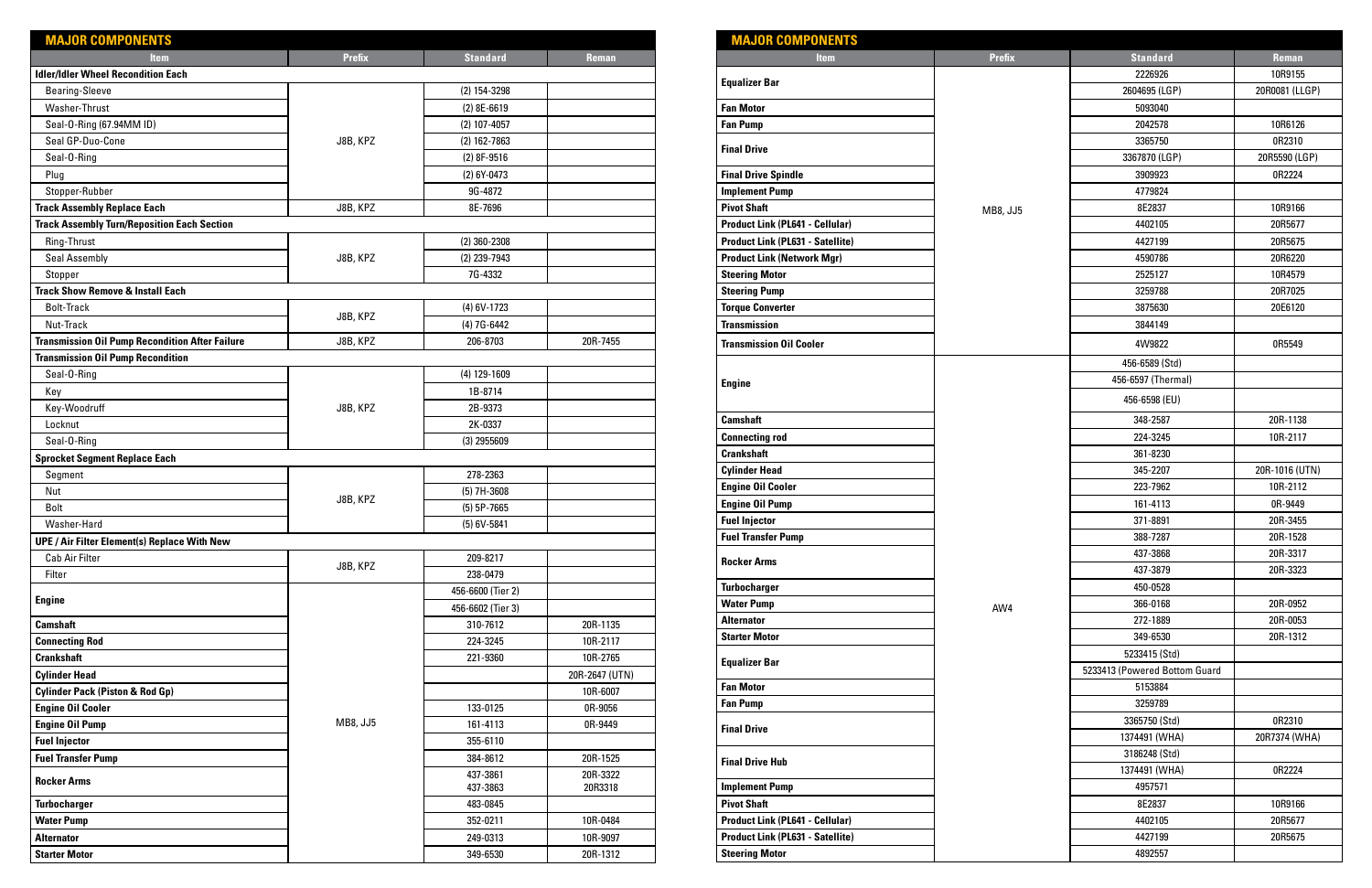| <b>MAJOR COMPONENTS</b>        |               |                 |              |  |  |  |
|--------------------------------|---------------|-----------------|--------------|--|--|--|
| <b>Item</b>                    | <b>Prefix</b> | <b>Standard</b> | <b>Reman</b> |  |  |  |
| <b>Steering Pump</b>           |               | 5264863         |              |  |  |  |
| <b>Torque Comverter</b>        | AW4           | 4743305         |              |  |  |  |
| <b>Transmission</b>            |               | 3858824         |              |  |  |  |
| <b>Transmission Oil Cooler</b> |               | 4W9822          | 0R5549       |  |  |  |

| <b>Description</b>               | <b>Prefix</b>           | <b>Part Number</b> |
|----------------------------------|-------------------------|--------------------|
| <b>Lamp GP Flood (Vertical)</b>  | MLN, FCT, FMC, J8B, KPZ | 153-2073           |
| <b>Lamp GP Flood (Suspended)</b> | MLN, FCT, FMC, J8B, KPZ | 219-6487           |
| <b>Lamp Assembly-Dome</b>        | MLN, FCT, FMC, J8B, KPZ | 226-2811           |
| <b>Lamp GP Flood (Suspended)</b> | MLN, FCT, FMC, J8B, KPZ | 227-5978           |
| Lamp GP Flood (HID - Suspended)  | MLN, FCT, FMC, J8B, KPZ | 332-9402           |
| Lamp GP Flood (2300 LM)          | MLN, FCT, FMC, J8B, KPZ | 505-8916           |
| <b>Lamp GP Flood (Ripper)</b>    | AW4                     | 147-0319           |
| <b>Lamp GP Flood (Rear)</b>      | AW4                     | 219-6485           |
| <b>Lamp GP Flood (Service)</b>   | AW4                     | 219-6487           |
| Lamp GP Flood (LED)              | AW4                     | 383-8634           |
| Lamp (Halogen Bulb)              | AW4                     | 351-9918           |
| Lamp - Dome                      | AW4                     | 7N-9943            |
| <b>Mirror</b>                    | AW4                     | 5P-6874            |

| <b>Description</b>         | <b>Prefix</b>                     | <b>Part Number</b> |
|----------------------------|-----------------------------------|--------------------|
| <b>Cap Assembly - Fuel</b> | MLN, FCT, FMC, J8B, KPZ, MB8, JJ5 | 349-7059           |
| Camera                     | MLN, FCT, FMC, J8B, KPZ           | 347-1668           |
| Camera                     | J8B, KPZ                          | 459-1800           |
| <b>Padlock</b>             | MLN, FCT, FMC, J8B, KPZ, MB8, JJ5 | 246-2641           |

#### **MIRRORS & LIGHTS**

#### **OTHER MISCELLANEOUS**

|                             | <b>Link Assemblies</b> | <b>Track GP</b> |          |                                                                         |          |                    |                 |
|-----------------------------|------------------------|-----------------|----------|-------------------------------------------------------------------------|----------|--------------------|-----------------|
|                             | <b>44 Sections</b>     |                 |          | 22" (560 mm) ES 24" (610 mm) ES 24" (610 mm) Trap ES 24" (610 mm) SES 2 |          | $26''$ (660 mm) ES | 28" (710 mm) ES |
| General<br>Duty             | 391-3968               | 391-3969        | -        |                                                                         |          |                    | 391-3970        |
| <b>Heavy</b><br><b>Duty</b> | 272-6009               | 384-2954        | 384-2960 | 384-2962                                                                | 384-2964 | 384-2968           | -               |

|                             | <b>Rollers</b>       |                      | <b>Sprocket Segments</b> | <b>Idlers</b>                |                              |                                         |
|-----------------------------|----------------------|----------------------|--------------------------|------------------------------|------------------------------|-----------------------------------------|
|                             | <b>Single Flange</b> | <b>Double Flange</b> | <b>Carrier</b>           | <b>Tough Steel - 5 Teeth</b> | <b>Rear - Small Diameter</b> | <b>Front - Large</b><br><b>Diameter</b> |
| General<br>Duty             | 419-7172             |                      | 419-7172                 | 397-9557                     | 415-6134                     | 415-6132                                |
| <b>Heavy</b><br><b>Duty</b> | 246-0775             | 246-0779             | 246-0775                 | 314-5462                     | 111-1729                     | 111-1730                                |

#### **UNDERCARRIAGE**

ES = Extreme Service Trap = Trapexoidal SES = Super Extreme Service

| <b>Description</b>                  | <b>Prefix</b>                | <b>Standard</b>                 | <b>40-PSI</b> | <b>Dual Pane</b> |
|-------------------------------------|------------------------------|---------------------------------|---------------|------------------|
| <b>Glass (Door)</b>                 | MLN, FCT, FMC, AW4           | 293-0906                        | 222-2825      |                  |
| Glass (Door)                        | J8B, KPZ                     | 222-2825                        | 222-2825      |                  |
| <b>Glass (Door)</b>                 | <b>MB8, JJ5</b>              | 379-6657                        |               |                  |
| <b>Glass RH (Door)</b>              | MLN, FCT, FMC, J8B, KPZ, AW4 |                                 |               | 389-7522         |
| <b>Glass RH (Door)</b>              | <b>MB8, JJ5</b>              |                                 |               | 389-0856         |
| <b>Glass LH (Door)</b>              | MLN, FCT, FMC, J8B, KPZ, AW4 |                                 |               | 389-7521         |
| <b>Glass LH (Door)</b>              | <b>MB8, JJ5</b>              |                                 |               | 389-0855         |
| <b>Glass (Front)</b>                | MLN, FCT, FMC, AW4           | 336-1508                        | 248-4141      | 389-7520         |
| <b>Glass (Front)</b>                | J8B, KPZ                     | 222-2824                        | 222-2824      | 389-7520         |
| <b>Glass (Front)</b>                | <b>MB8, JJ5</b>              | 383-6864                        |               | 390-3151         |
| <b>Glass (Rear)</b>                 | MLN, FCT, FMC, AW4           | 336-1511                        | 348-4142      | 389-7525         |
| <b>Glass (Rear)</b>                 | J8B, KPZ                     | 222-2828                        | 348-4142      | 389-7525         |
| <b>Glass (Rear)</b>                 | <b>MB8, JJ5</b>              | 383-6865                        |               | 390-3154         |
| <b>Glass (LH Side-Fixed)</b>        | MLN, FCT, FMC, J8B, KPZ      |                                 |               | 389-7524         |
| <b>Glass (LH Side-Fixed)</b>        | <b>MB8, JJ5</b>              | 447-0307                        |               | 390-3152         |
| <b>Glass (RH Side-Fixed)</b>        | MLN, FCT, FMC, J8B, KPZ      |                                 |               | 389-7523         |
| <b>Glass (RH Side-Fixed)</b>        | <b>MB8, JJ5</b>              | 447-0301                        |               | 390-3153         |
| <b>Glass (LH Side-Sliding)</b>      | <b>MB8, JJ5</b>              | 447-0316                        |               |                  |
| <b>Glass (RH Side-Sliding)</b>      | <b>MB8, JJ5</b>              | 447-0310                        |               |                  |
| <b>Glass (Side-Fixed)</b>           | MLN, FCT, FMC, AW4           | 344-2123                        | 348-4143      |                  |
| <b>Glass (Side-Fixed)</b>           | J8B, KPZ                     | 271-5056                        | 280-2751      |                  |
| <b>Glass (Side-Sliding)</b>         | MLN, FCT, FMC, AW4           | 344-2124                        |               |                  |
| <b>Glass (Side-Sliding)</b>         | J8B, KPZ                     | 271-5054                        |               |                  |
| Radio - AM/FM                       | MLN, FCT, FMC, J8B, KPZ      |                                 | 462-9619      |                  |
| Radio - AM/FM                       | AW4                          |                                 | 443-8462      |                  |
| <b>Radio Antenna</b>                | MLN, FCT, FMC, J8B, KPZ, AW4 | 8E-1118                         |               |                  |
| <b>Seat Belt</b>                    | MB8, JJ5, AW4                | 381-4538                        |               |                  |
| <b>Wiper Blade Assembly (Doors)</b> | <b>MB8, JJ5</b>              | 6V-5849 or                      |               |                  |
| <b>Wiper Blade Assembly (Front)</b> |                              | 8C-5060 (Kit contains 2 blades) |               |                  |
| <b>Wiper Blade Assembly (Doors)</b> | AW4                          | $(4)$ 128-5040                  |               |                  |
| <b>Wiper Blade Assembly (Front)</b> | AW4                          |                                 | 6V-5849       |                  |
| <b>Wiper (Rear)</b>                 | <b>MB8, JJ5</b>              |                                 | 146-6433      |                  |
| <b>Wiper (Rear)</b>                 | AW4                          |                                 | 6W-3924       |                  |

#### **CAB RELATED**